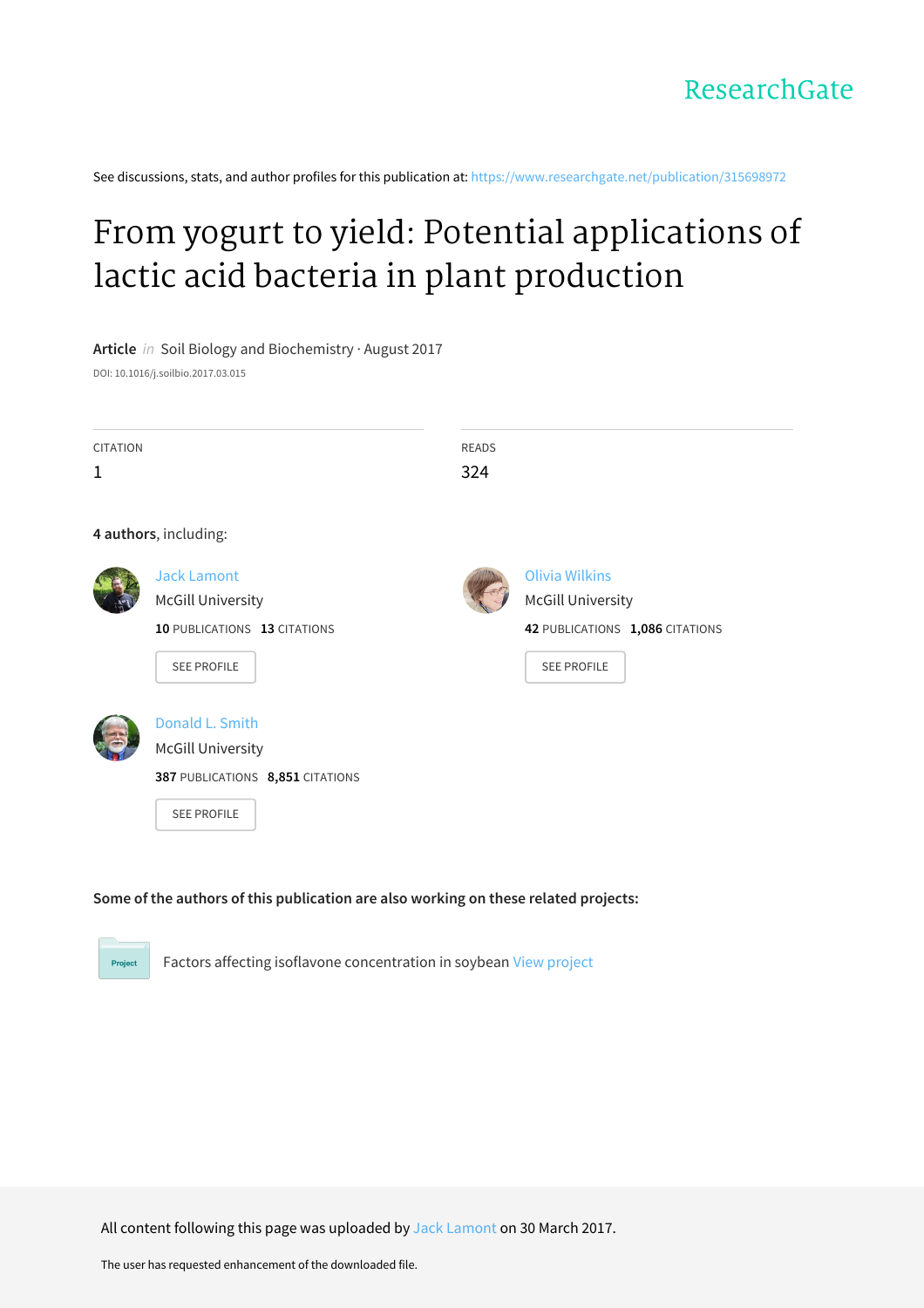#### [Soil Biology & Biochemistry 111 \(2017\) 1](http://dx.doi.org/10.1016/j.soilbio.2017.03.015)-[9](http://dx.doi.org/10.1016/j.soilbio.2017.03.015)

Contents lists available at ScienceDirect

# Soil Biology & Biochemistry

journal homepage: [www.elsevier.com/locate/soilbio](http://www.elsevier.com/locate/soilbio)

## From yogurt to yield: Potential applications of lactic acid bacteria in plant production



John R. Lamont <sup>a, \*</sup>, Olivia Wilkins <sup>a</sup>, Margaret Bywater-Ekegärd <sup>b</sup>, Donald L. Smith <sup>a</sup>

<sup>a</sup> Plant Science Department, McGill University/Macdonald Campus, Sainte-Anne-de-Bellevue, QC, Canada <sup>b</sup> Inocucor Technologies Inc., Montréal, QC, Canada

#### article info

Article history: Received 27 October 2016 Received in revised form 21 March 2017 Accepted 22 March 2017

Keywords: Lactic acid bacteria Effective microorganisms Biocontrol Biostimulant Biofertilizer Bioelicitor

#### ABSTRACT

Ferments containing lactic acid bacteria (LAB) have been used for decades in agricultural systems to improve soils, control disease and promote plant growth, however, the functional roles of LAB in the phytomicrobiome have yet to be discovered. An understanding of the symbiotic relationship between plants and LAB could be exploited to improve agricultural plant production.

Scientific investigations to validate plant growth promoting properties of LAB are increasing in number and scope. LAB isolated from diverse sources have been shown to be effective biofertilizers, biocontrol agents, biostimulants. As biofertilizers, LAB can improve nutrient availability from compost and other organic material. In fermented food, LAB has served as an effective biocontrol agent; recently LAB have been shown to be effective in the control of a wide variety of fungal and bacterial phytopathogens. As biostimulants, LAB can directly promote plant growth or seed germination, as well as alleviating various abiotic stresses.

In this review, we discuss the history and ecology of plants and LAB, appraise the available information on the use of LAB in improving plant production, and consider the limitations and potential new directions for the use of LAB in plant agriculture.

© 2017 Elsevier Ltd. All rights reserved.

#### 1. Introduction

Recent advances in plant-microbe interaction research have drawn attention to the importance of microbial communities in promoting plant health and resilience [\(Smith et al., 2015a; b\)](#page-9-0). Engineering the phytomicrobiome to promote plant growth is a promising strategy for maintaining crop production in the context of a changing climate and growing population. Broadly, plant growth promoting microorganisms (PGPM) promote plant growth by improving nutrient acquisition, acting as biocontrol agents (BCAs), improving the ability of the host plant to withstand biotic and abiotic stress, or by producing compounds that directly stimulate plant growth. Many PGPM promote plant growth through multiple mechanisms simultaneously ([Avis et al., 2008\)](#page-7-0).

Plants in nature interact with a diversity of beneficial, pathogenic, and benign microorganisms. Most PGPM research has focused on only a few groups of common symbiotic rhizosphere microorganisms: rhizobia, Bacillus, Pseudomonas and mycorrhizal

E-mail address: [john.lamont@mail.mcgill.ca](mailto:john.lamont@mail.mcgill.ca) (J.R. Lamont).

fungi [\(Vessey, 2003\)](#page-9-0). However, the functional roles of other groups of potential PGPMs, including lactic acid bacteria (LAB), have yet to be explored. The as-yet uncharacterized phytomicrobiome is an untapped genetic and metabolic resource that may offer a host of biochemical solutions to pressing agricultural issues.

LAB are ubiquitous members of many plant microbiomes, but little is known about functional interactions between the LAB and their hosts. The gap in our knowledge about LAB-plant interactions stands in contrast to our depth and breadth of knowledge of LAB in food processing. In this review, we appraise the available information on the use of LAB in improving plant production in the context of historical uses of LAB in agriculture and food preservation, and discuss the limitations and potential new directions for the use of LAB in plant agriculture.

LAB are gram positive, facultative anaerobic bacteria that typically reside in substrates rich in carbohydrates, which they ferment into organic acids. The ability of LAB to produce organic acids and other antimicrobial substances has made them indispensable in the preservation of plant and animal-based foods as diverse as sauerkraut, cheese, sausage, sourdough bread and animal silage [\(de](#page-9-0) \* Corresponding author. [Vuyst and Vandamme, 1994\)](#page-9-0). Furthermore, the efficiency with

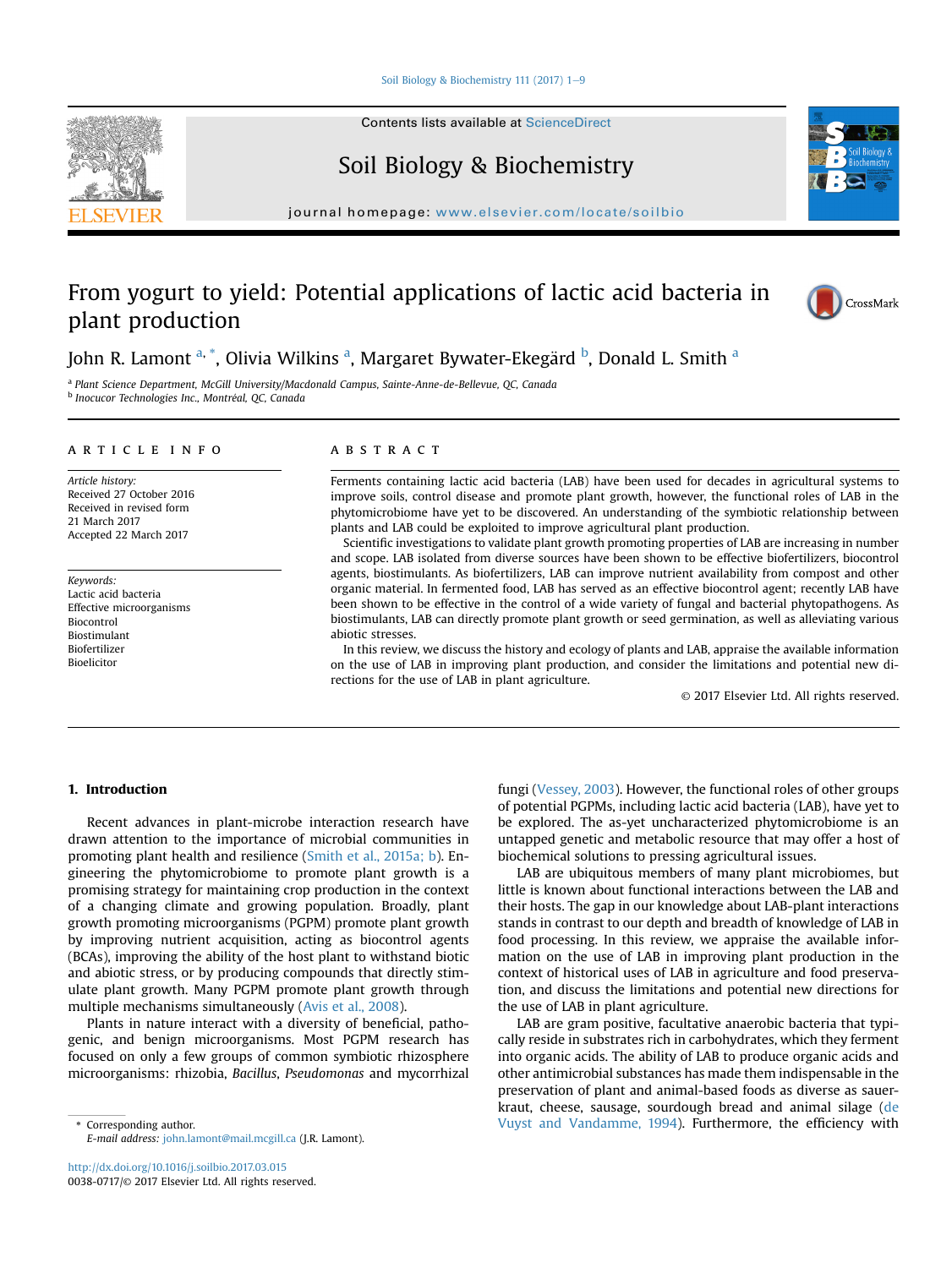which LAB convert carbohydrates into organic acids has prompted interest in industrial applications of LAB bioreactors used to produce organic acids; especially lactic acid, an important precursor for biodegradable plastics ([Konings et al., 2000](#page-8-0)). The benefits of Lactobacillus strains on human health also make them valuable probiotic [\(Naidu et al., 1999\)](#page-8-0).

The widespread use of LAB in food processing has generated a great deal of knowledge about their physiology and the bioactive compounds they produce ([Garsa et al., 2014; de Vuyst and](#page-7-0) [Vandamme, 1994](#page-7-0)). This usage has also resulted in the designation of LAB as generally regarded as safe (GRAS) and would pose no risks for applications in edible crop production, exempting it from costly and time consuming regulatory approval processes. [\(Lutz et al.,](#page-8-0) [2012](#page-8-0)). Moreover, the combined empirical evidence from agriculture paired with a growing body of scientific evidence makes a convincing case for LAB as a new class of PGPM. There is great potential to use LAB as biofertilizers, biocontrol agents and biostimulants to aid in producing food (Fig. 1).

#### 2. History of LAB in agriculture

Proponents of holistic, ecologically-based agricultural systems have long valued LAB, and especially Lactobacillus as an agricultural input. Lactobacillus is ubiquitous on plants and proliferates quickly when plant tissues are damaged and carbohydrate-rich cell contents are released. The ease of culturing wild lactobacilli without the use of laboratory equipment or microbiological expertise, paired with its ability to preserve, and even improve, the nutritional quality and flavor of foods, have contributed to the widespread use of these microbes by farmers and the general public ([Katz, 2008, 2012\)](#page-8-0).

Beginning in the 1930s, when the use of mechanized farm equipment and chemical pesticides and fertilizers was becoming more prevalent, ([Martin and Sauerborn, 2013](#page-8-0)), many alternative agricultural movements, that looked to preindustrial farming practices, were initiated around the world. Many of these alternative agricultural movements adopted LAB, and especially Lactobacillus, as an indispensable component of sustainable agriculture, to control pests, condition soils, and stimulate plant growth ([Higa,](#page-7-0) [1991, 2001; Somers et al., 2007; Paulsen et al., 2009](#page-7-0)).

#### 3. Plant-LAB ecology

To harness the benefits of LAB for improved agricultural production, we must first understand the ecological relationship between plants and LAB, including the ecological niches LAB fill in nature. Plants interact with diverse communities of beneficial, benign, and pathogenic microorganisms in the environment and must be able to distinguish between members of these communities to optimize growth. If the plant-LAB relationship provides an advantage to the plant, this relationship can be promoted or manipulated to improve agricultural production.

Lactobacilli are found in the phyllosphere, endosphere and rhizosphere of many plants. Each of these niches provides distinct challenges to the growth of the LAB. In the phyllosphere, lactobacilli are exposed to a host of stresses including ultraviolet radiation, extremes in water availability, scarce nutrient availability and high redox potential [\(Mundt and Hammer, 1968; Müller and Seyfarth,](#page-8-0) [1997](#page-8-0)). LAB also live inside plants as endophytes, and can survive in seeds ([Minervini et al., 2015](#page-8-0)) and vegetative propagules ([Leifert](#page-8-0) [et al., 1994\)](#page-8-0). Lactobacillus has been found living as an endophyte in diverse crop plants including sweet corn, cotton, [\(McInroy and](#page-8-0) [Kloepper, 1991\)](#page-8-0), sugar beet ([Jacobs et al., 1985](#page-8-0)), strawberry fruit ([de Melo Pereira et al., 2012](#page-8-0)) pepper [\(Shrestha et al., 2014](#page-9-0)), cucumber ([Rzhevskaya et al., 2013](#page-8-0)), wheat seeds ([Baffoni et al., 2015;](#page-7-0) [Minervini et al., 2015\)](#page-7-0) and Lolium perenne roots [\(Gaggìa et al., 2013\)](#page-7-0). The ability of LAB to live in the endosphere of such a diversity of plants suggests an intimate relationship between plants and LAB.

The rhizosphere is defined as the fraction of soil under the direct biochemical influence of root exudates. Plants devote a significant proportion of photosynthetically fixed carbon to root exudates, which include sugars, signaling compounds, enzymes and other chemicals that alter the soil environment to select for particular microbial communities [\(Bais et al., 2006](#page-7-0)). This carbohydrate-rich environment would appear to be ideal for LAB, however, organic acids break down quickly in the rhizosphere [\(Jones, 1998](#page-8-0)); limiting the ability of LAB to acidify the rhizosphere to their advantage. Although this limitation prevents LAB from being a dominant bacterial group in most soils, diverse LAB strains have been isolated from rhizospheres [\(Chen et al., 2005; Yanagida et al., 2006;](#page-7-0) [Shrestha et al., 2009a; Ekundayo, 2014](#page-7-0)). Research on the



Fig. 1. Mechanisms by which lactic acid bacteria can mitigate stress to plants.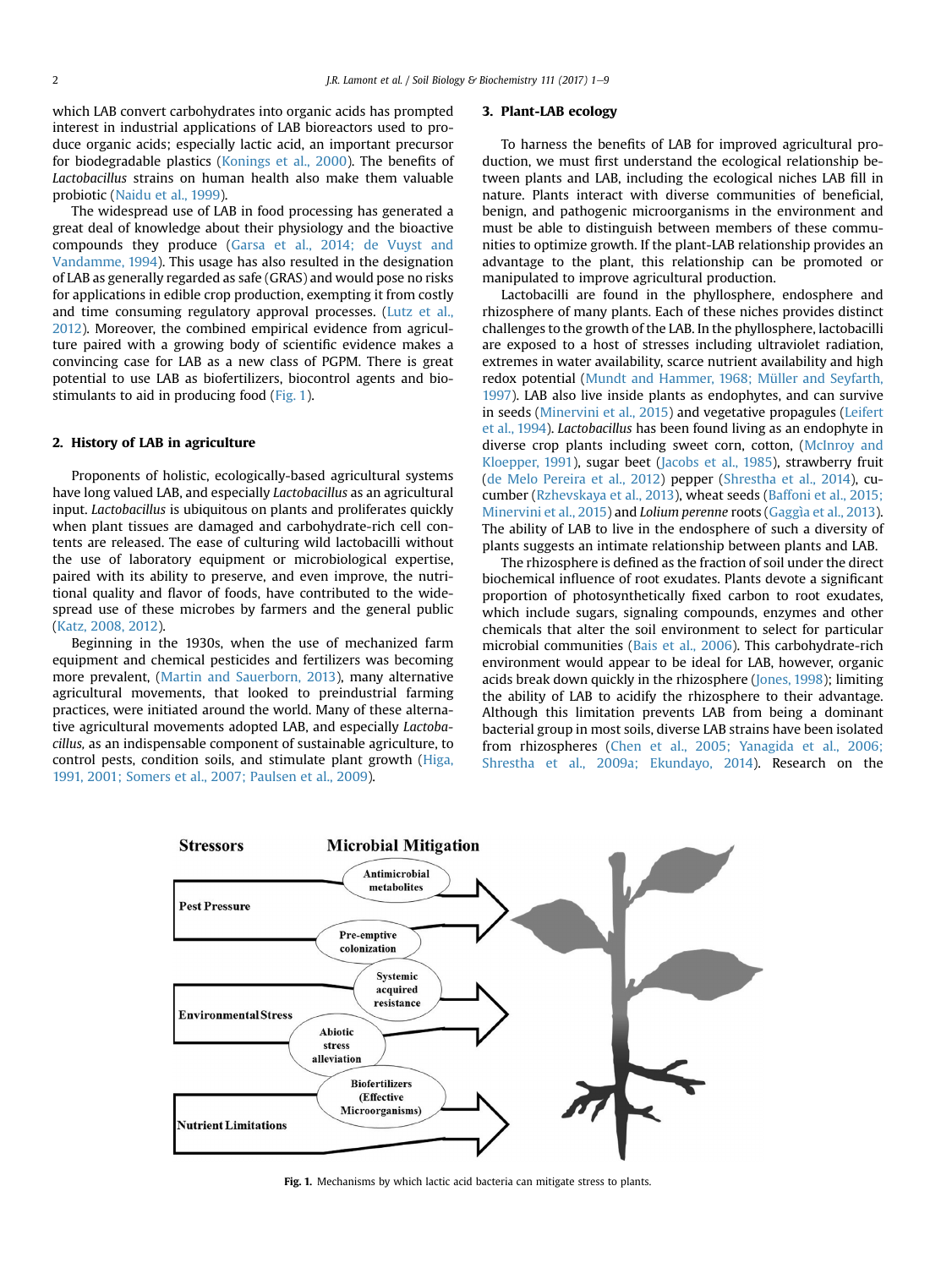rhizosphere microbiome has shown that microbial communities in the rhizosphere are largely shaped by plant species and age, as well as environmental factors such as temperature and moisture ([Grayston et al., 1998](#page-7-0)). For example, L. lactis subsp. lactis appears to be a constitutive member of the mulberry microbiome where it is commonly found in the rhizosphere, despite large geographic distances between plants ([Chen et al., 2005](#page-7-0)).

While many soils do not appear to contain large numbers of LAB, they do contain a diversity of LAB, which produce a diverse suite of metabolites [\(Chen et al., 2005; Yanagida et al., 2006](#page-7-0)). LAB have been reported to be most numerous in carbon-rich soil environments, such as those under fruit trees or animal agriculture ([Yanagida](#page-9-0) [et al., 2005, 2006; Reyes-Escogido et al., 2010](#page-9-0)), however, a rich diversity of LAB has been isolated from the rhizospheres of olives and desert truffles as well as in desert soils [\(Fhoula et al., 2013\)](#page-7-0).

Lactobacilli can survive and grow in dry environments with water potentials as low as 15 MPa ([Focht and Martin, 1979; Skujin](#page-7-0)s[,](#page-7-0) [1984\)](#page-7-0) There are also many halotolorant LAB, as is demonstrated by the diversity of LAB in brined fermented foods. LAB often become dominant in mixed cultures by virtue of their ability to acidify their environment to a level that many other microbes cannot survive.

#### 4. LAB as biofertilizers

LAB are one of the major microbial groups responsible for decomposing a variety of organic materials for use in agriculture; they are common in compost [\(Partanen et al., 2010\)](#page-8-0), silage ([MacDonald, 1981\)](#page-8-0), and methogenic anaerobic digestion systems ([Li et al., 2011\)](#page-8-0). These waste processing systems generally use indigenous microbial populations, however there have been some attempts to improve these processes by inoculating waste materials with microbial consortia, typically containing LAB.

Effective Microorganisms (EM) consortia are composed of a consortium of yeast, mold fungi, LAB, photosynthetic bacteria, actinomycetes, and others [\(Higa, 1991](#page-7-0)). LAB generally becomes the most active and dominant group in mature ferments of EM consortia ([Kyan et al., 1999\)](#page-8-0). Analysis of three commercial EM products found that LAB were the most abundant microbial group in the consortia ([Ahn et al., 2014\)](#page-7-0).

Compost inoculated with EM have been shown to produce greater yields and increase nutrient uptake for wheat ([Hu and Qi,](#page-8-0) [2010; Hussain et al., 1999](#page-8-0)), soybean ([Javaid and Mahmood, 2010\)](#page-8-0), mung bean ([Javaid and Bajwa, 2011](#page-8-0)) rice ([Javaid, 2011](#page-8-0)) and cotton ([Khaliq et al., 2006](#page-8-0)) than plants grown with non-inoculated composts. Increased productivity in crops treated with EM-inoculated composts versus untreated composts is likely due to hastened decomposition of organic compounds into plant available nutrients. LAB has been shown to solubilize phosphate ([Shrestha et al.,](#page-9-0) [2014; Giassi et al., 2016](#page-9-0)), likely through the production of organic acids. Three strains of LAB isolated from a sugarcane ferment can fix atmospheric nitrogen [\(Giassi et al., 2016](#page-7-0)). While LAB appear to have virtually no Fe requirement and have been thought to not produce siderophores [\(Pandey et al., 1994; Weinberg, 1997](#page-8-0)), [Shrestha et al.](#page-9-0) [\(2014\)](#page-9-0) reported three plant growth promoting strains of Lactobacillus produced siderophores.

While there have been promising results in many trials with EM, the efficacy of EM has yet to be determined. Many field trials where EM have improved crop yield have been conducted in tropical or subtropical regions, while most trials in temperate regions have not shown any benefit from EM applications ([Mayer et al., 2010](#page-8-0)).

#### 5. LAB as biocontrol

Concerns over the harmful effects many chemical pesticides have on the environment and human health have prompted a search for safer alternatives. Numerous microorganisms have been identified as safe and effective biocontrol agents (BCAs) for bacterial and fungal phytopathogens.

BCAs work through a variety of mechanisms ([Compant et al.,](#page-7-0) [2005\)](#page-7-0). There are three known mechanisms by which LAB acts as a biocontrol agent; through the production of antimicrobial compounds [\(Kao and Frazer, 1966; Tramer, 1966; Trias et al., 2008\)](#page-8-0), reactive oxygen species ([Trias et al., 2008](#page-9-0)) and bacteriocins; by excluding pathogens by pre-emptively colonizing plant tissues vulnerable to infection ([Visser and Holzapfel, 1992; Rosell](#page-9-0)ó [et al.,](#page-9-0) [2013\)](#page-9-0), and by altering the plant immune response [\(Konappa](#page-8-0) [et al., 2016](#page-8-0)).

LAB produce a diversity of antimicrobial compounds including antifungal diketopiperazines, hydroxy derivatives of fatty acids, 3 phenyllactate; antibacterial bacteriocins and bacteriocin-like compounds; and general antimicrobials such as organic acids, hydrogen peroxide, pyrrolidone-5-carboxylic acid, diacetyl and reuterin ( $\beta$ -OH-propionic aldehyde) [\(Stoyanova et al., 2012](#page-9-0)). It has been proposed that the major mechanism of foliar bacterial pathogen control by LAB is organic acid production [\(Visser and](#page-9-0) [Holzapfel, 1992](#page-9-0)) however, with diversity of antimicrobial compounds produced by LAB in mind, it has also been argued that LAB barrage competitor microorganism with a variety of compounds with multiple modes of action ([Gupta and Srivastava, 2014;](#page-7-0) [Sangmanee and Hongpattarakere, 2014](#page-7-0)).

Aside from direct antagonism toward phytopathogens, LAB treatments can alter the response of plant to pathogens, thus improving their innate immunity. Such effect is called systemic acquired resistance (SAR). [Hamed et al. \(2011\)](#page-7-0) suggested changes to the morphology of tomatoes treated with various Lactobacillus strains were evidence of an SAR response, leading to resistance to fungal pathogens. Supporting this theory, tomato seeds treated with Lactobacillus paracasei isolated from the tomato rhizosphere produced seedlings that were more resistant to infection by Ralstonia solanacearum due to differential expression of defenserelated metabolites in treated seedlings [\(Konappa et al., 2016.](#page-8-0)

The ability of LAB to control bacterial and fungal phytopathogens of crop plants has been investigated [\(Table 1](#page-4-0)). Because, LAB are so ubiquitous in the phyllosphere, LAB were first evaluated as BCAs for foliar phytopathogens ([Visser and Holzapfel, 1992\)](#page-9-0), but have been evaluated as BCAs for a variety of bacterial and fungal phytopathogens.

Compost teas fermented with mixed cultures containing Lactobacillus have been effective against powdery mildew on a variety of cucurbits [\(DeBacco, 2011; Naidu et al., 2012\)](#page-7-0). Other compost teas with undefined microbial communities have been effective biocontrols of numerous fungal pathogens ([Scheuerell and](#page-9-0) [Mahaffee, 2002; Martin, 2014](#page-9-0)). It is likely that many compost teas with undefined microbial populations contain a significant proportion of LAB ([Ahn et al., 2014\)](#page-7-0), which may have antipathogenic activity. Similarly, milk, whey and other dairy products have often been used as a natural control for powdery mildew ([Medeiros et al.,](#page-8-0) [2012\)](#page-8-0) and have been applied to various cucurbits ([Ferrandino and](#page-7-0) [Smith, 2007; Bettiol et al., 2008; DeBacco, 2011](#page-7-0)), grape [\(Crisp](#page-7-0) [et al., 2006](#page-7-0)) and greenhouse roses [\(Wurms et al., 2015\)](#page-9-0). Milk fermented with Lactobacillus is an effective control for powdery mildew on melon ([Bettiol and Astiarraga, 1998\)](#page-7-0). Furthermore, even uninoculated milk applied to leaves is likely to ferment [\(Medeiros](#page-8-0) [et al., 2012](#page-8-0)), leading to a proliferation of LAB and the associated antifungal activity.

#### 6. Lactobacillus and stress amelioration

Climate change and land degradation are expected to make the environment more stressful for plants in many regions. Moreover,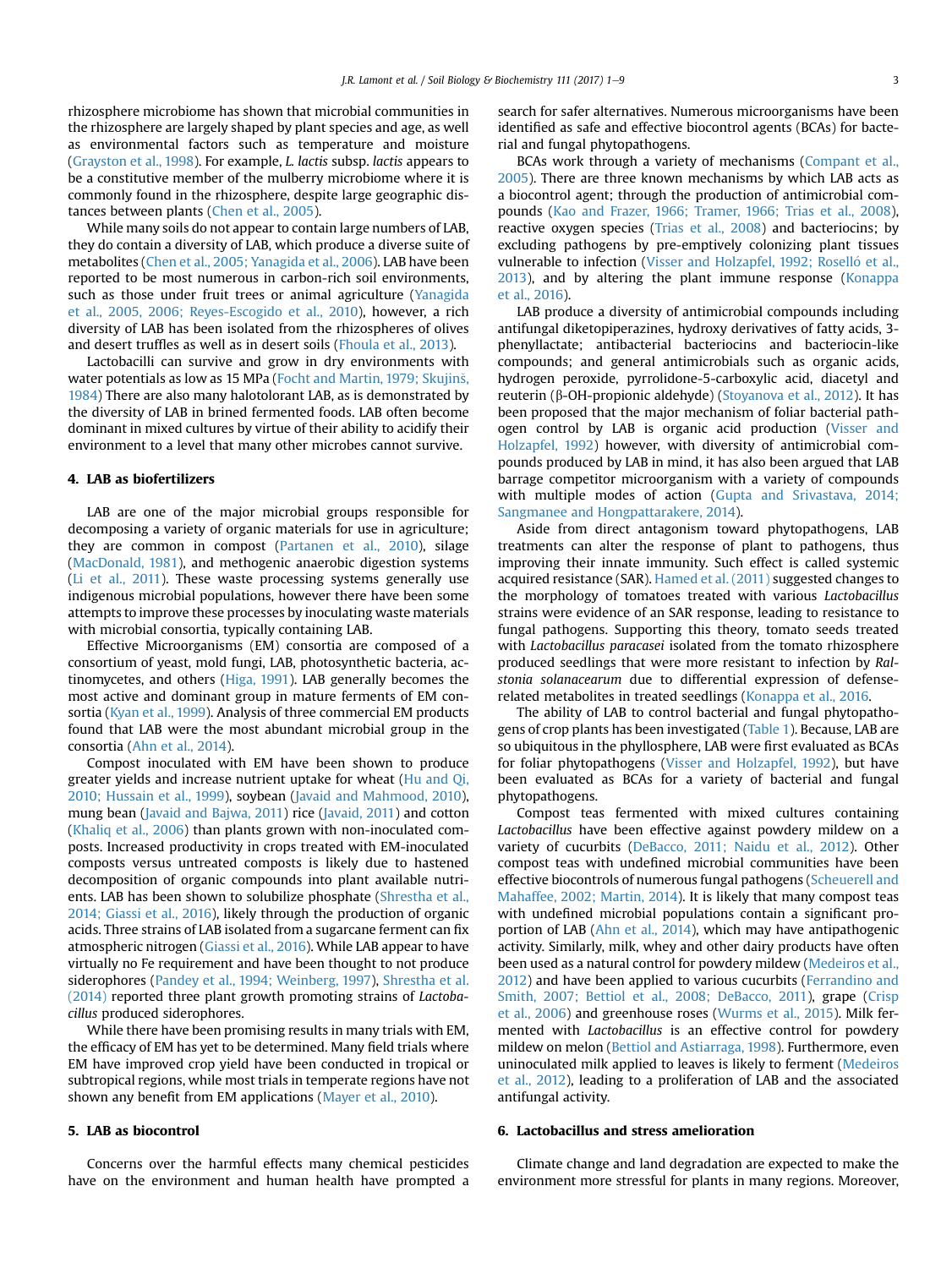#### <span id="page-4-0"></span>Table 1

Selected lactic acid bacteria biocontrol agents.

| Species                    | Strain           | Isolated from          | Antagonistic in vitro                                                                                                                                                                                                                  | Crop/Pathogen                                                                                                                                                            | Proposed<br>Mechanism                                             | Citation                     |
|----------------------------|------------------|------------------------|----------------------------------------------------------------------------------------------------------------------------------------------------------------------------------------------------------------------------------------|--------------------------------------------------------------------------------------------------------------------------------------------------------------------------|-------------------------------------------------------------------|------------------------------|
| Lactobacillus<br>plantarum | L1515a           | Cucumber pickle        | Xanthomonas<br>campestris,<br>Pseudomonas<br>campestris and<br>Erwinia carotova                                                                                                                                                        | Bean & Cucumber/<br>Pseudomonas<br>campestris                                                                                                                            | Organic acids                                                     | Visser et al., 1986          |
| Lactobacillus sp.          | KLF01            | Tomato<br>rhizosphere  | Ralstonia<br>solanacearum,<br>Xanthomonas<br>axonopodis pv. citri,<br>X. campestris pv.<br>vesicatoria, Erwinia<br><i>pyrifoliae</i> and<br>E. carotovora subsp.<br>carotovora,<br>Pectobacterium<br>carotovorum subsp.<br>carotovorum | Tomato/Ralstonia<br>solanacearum,<br>Pepper/<br>Xanthomonas<br>campestris pv.<br>vesicatoria, Chinese<br>Cabbage/<br>Pectobacterium<br>carotovorum subsp.<br>carotovorum | None                                                              | Shrestha et al.,<br>2009a; b |
| Unidentified LAB           | KLC02            | Unknown                | Ralstonia<br>solanacearum,<br>Xanthomonas<br>axonopodis pv. citri,<br>X. campestris pv.<br>vesicatoria, Erwinia<br><i>pyrifoliae</i> and<br>E. carotovora subsp.<br>carotovora,<br>Pectobacterium<br>carotovorum subsp.<br>carotovorum | Pepper/<br>Xanthomonas<br>campestris pv.<br>vesicatoria                                                                                                                  | None                                                              | Shrestha et al.,<br>2009a    |
| Unidentified LAB           | KPD03            | Unknown                | Ralstonia<br>solanacearum,<br>Xanthomonas<br>axonopodis pv. citri,<br>X. campestris pv.<br>vesicatoria, Erwinia<br><i>pyrifoliae</i> and<br>E. carotovora subsp.<br>carotovora,<br>Pectobacterium<br>carotovorum subsp.<br>carotovorum | Pepper/<br>Xanthomonas<br>campestris pv.<br>Vesicatoria                                                                                                                  | None                                                              | Shrestha et al.,<br>2009a    |
| Lactobacillus<br>plantarum | AF1              | Kimchi                 | Aspergillus flavus                                                                                                                                                                                                                     | Soybean/Aspergillus<br>flavus                                                                                                                                            | $3,6-bis(2-$<br>methylpropyl)-2,5-<br>piperazinedion              | Yang and Chang,<br>2010      |
| Lactobacillus spp.         | Unknown          | Dairy products         | Fusarium<br>oxysporum                                                                                                                                                                                                                  | Tomato/Fusarium<br>oxysporum                                                                                                                                             | SAR, antifungal<br>metabolites                                    | Hamed et al., 2011           |
| Lactobacillus<br>plantarum | <b>IMAU10014</b> | Fermented mare<br>milk | Botrytis cinerea,<br>Alternaria solani,<br>Phytophthora<br>drechsleri, Fusarium<br>oxysporum and<br>Glomerella cingulate                                                                                                               | N/A                                                                                                                                                                      | proteinacious and<br>non-proteinacious<br>antifungal<br>compounds | Wang et al., 2011            |
| Lactobacillus<br>plantarum | C <sub>5</sub>   | Durian fruit           | Streptococcus,<br>Bacillus subtilis,<br>Protous, Klebsilla, E.<br>coli and S. aureous                                                                                                                                                  | Pepper seed/<br>Colletotrichum<br>capsid                                                                                                                                 | None                                                              | Elmabrok and<br>Hussin 2012  |
| Lactobacillus<br>plantarum | G7               | Ginger root            | Streptococcus,<br>Bacillus subtilis,<br>Protous, Klebsilla, E.<br>coli and S. aureous                                                                                                                                                  | Pepper seed/<br>Colletotrichum<br>capsid                                                                                                                                 | None                                                              | Elmabrok and<br>Hussin 2012  |
| Unidentified LAB           | Unknown          | Unknown                | Pythium ultimum                                                                                                                                                                                                                        | Cucumber/Pythium<br>ultimum                                                                                                                                              | None                                                              | Lutz et al., 2012            |
| Lactobacillus<br>plantarum | ONU87            | Unknown                | Rhizobium<br>radiobacter                                                                                                                                                                                                               | Carrot &<br>Kalanchoe/<br>Rhizobium<br>radiobacter                                                                                                                       | None                                                              | Korotaeva et al.,<br>2013    |
| Lactobacillus<br>paracasei | Unknown          | Unknown                | Ralstonia<br>solanacearum                                                                                                                                                                                                              | Tomato/Ralstonia<br>solanacearum                                                                                                                                         | None                                                              | Murthy et al., 2012          |
| Lactobacillus<br>plantarum | Unknown          | Unknown                | N/A                                                                                                                                                                                                                                    | Apple & Pear/<br>Erwinia amylovora                                                                                                                                       | Preemptive<br>colonization,<br>plantericin                        | Roselló et al., 2013         |
| Lactobacillus<br>plantarum | SLG17            | Unknown                | Fusarium<br>graminearum                                                                                                                                                                                                                | Wheat/Fusarium<br>graminearum                                                                                                                                            | Organic acids,<br>plantericin                                     | Baffoni et al., 2015         |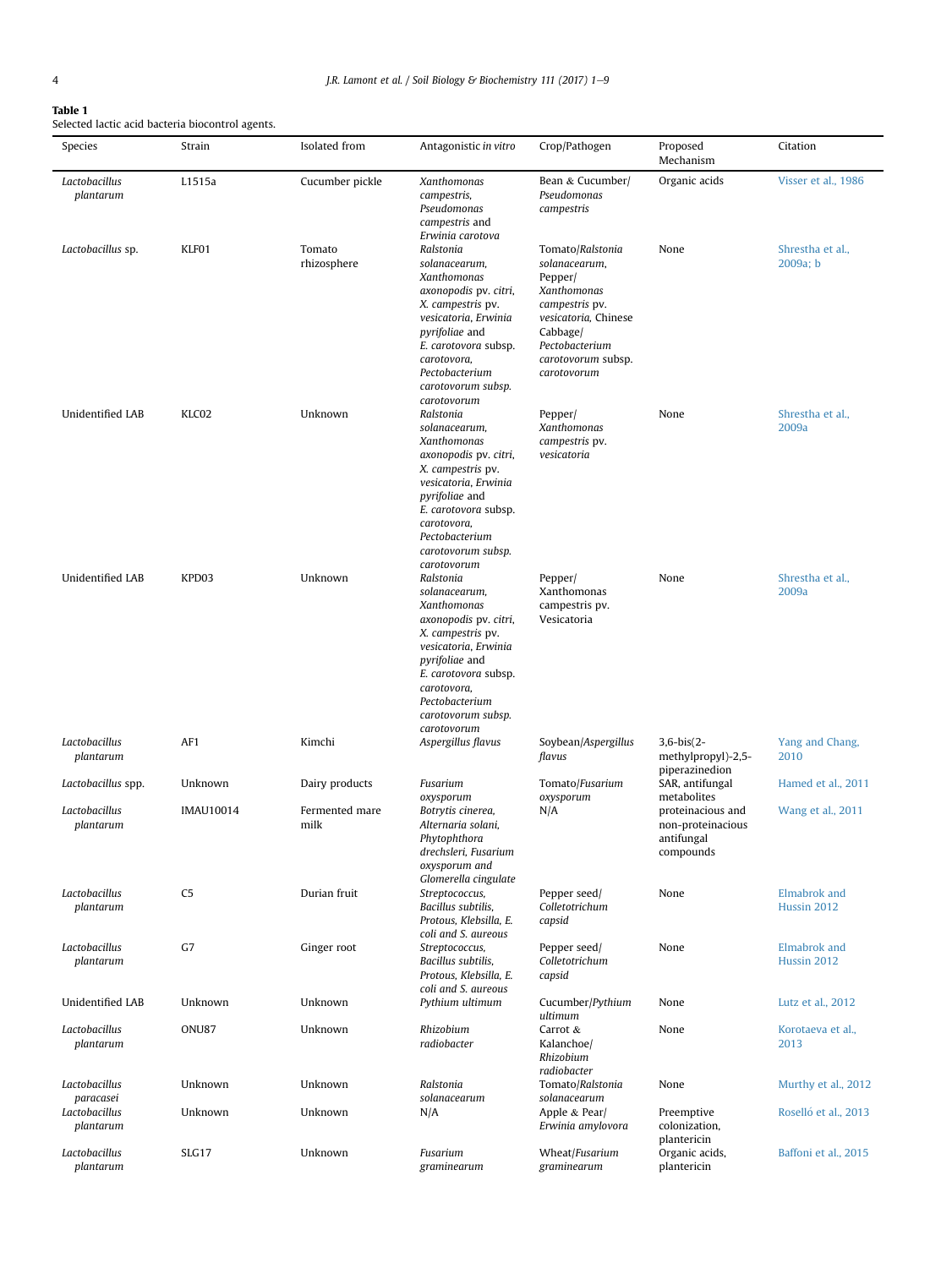### <span id="page-5-0"></span>Table 1 (continued )

| Species                    | Strain  | Isolated from | Antagonistic in vitro | Crop/Pathogen                    | Proposed<br>Mechanism | Citation                |
|----------------------------|---------|---------------|-----------------------|----------------------------------|-----------------------|-------------------------|
| Lactobacillus<br>paracasei | Unknown | Jnknown       | N/A                   | Tomato/Ralstonia<br>solanacearum | SAR                   | Konappa et al.,<br>2016 |

#### Table 2

Selected lactic acid bacteria biostimulants.

| Species                      | Strain             | Isolated from                                                      | Crop              | Effect                                                                                     | Proposed<br>Mechanism                                                                    | Citation                |
|------------------------------|--------------------|--------------------------------------------------------------------|-------------------|--------------------------------------------------------------------------------------------|------------------------------------------------------------------------------------------|-------------------------|
| Lactobacillus<br>plantarum   | <b>IFO 3070</b>    | $EM-4$                                                             | Radish            | Increased yield                                                                            | None                                                                                     | Higa and Kinjo, 1991    |
| Lactobacillus<br>acidophilus | Unknown            | Dairy products                                                     | Tomato            | Increased shoot<br>branching, shoot                                                        | None                                                                                     | Hamed et al., 2011      |
| Lactobacillus sp.            | Unknown            | Dairy products                                                     | Tomato            | and root growth<br>Increased shoot<br>branching, shoot<br>and root growth                  | None                                                                                     | Hamed et al., 2011      |
| Lactobacillus<br>plantarum   | <b>NRRL B-4524</b> | The National Center<br>for Agricultural<br>Utilization<br>Research | Tomato            | Increased shoot<br>branching, shoot<br>and root growth                                     | None                                                                                     | Hamed et al., 2011      |
| LAB                          | Unknown            | Agricultural<br>rhizosphere                                        | Tomato            | Increased<br>germination rate                                                              | None                                                                                     | Lutz et al., 2012       |
| Lactobacillus<br>plantarum   | <b>ONU 12</b>      | Grape must                                                         | Tomato            | Increased shoot and<br>root growth                                                         | Bacteriogenic<br>metabolites                                                             | Limanska et al., 2013   |
| Lactobacillus<br>plantarum   | ONU 315, 316       | Oyster mushroom<br>surface                                         | Tomato            | Increased<br>germination rate,<br>shoot and root<br>growth                                 | Bacteriogenic<br>metabolites                                                             | Limanska et al., 2013   |
| Lactobacillus<br>plantarum   | <b>ONU 991</b>     | Dairy products                                                     | Tomato            | Increased<br>germination rate,<br>root growth                                              | Bacteriogenic<br>metabolites                                                             | Limanska et al., 2013   |
| Lactobacillus<br>acidophilus | WR <sub>2</sub>    | Wheat rhizosphere                                                  | Wheat             | Increase height and<br>chlorophyll content                                                 | Bacteriogenic IAA                                                                        | <b>Mohite, 2013</b>     |
| Lactobacillus casei          | 6                  | Embiko <sup>®</sup> microbial<br>phytostimulant                    | Cucumber          | Increased<br>germination rate,<br>inhibited seedling<br>growth                             | None                                                                                     | Rzhevskaya et al., 2014 |
| Lactobacillus lactis         | 4/6                | Embiko <sup>®</sup> microbial<br>phytostimulant                    | Cucumber          | Increased seedling<br>growth rate                                                          | None                                                                                     | Rzhevskaya et al., 2014 |
| Lactobacillus<br>plantarum   | 20                 | Embiko <sup>®</sup> microbial<br>phytostimulant                    | Cucumber          | Increased<br>germination and<br>seedling growth<br>rate                                    | None                                                                                     | Rzhevskaya et al., 2014 |
| Lactobacillus sp.            | KLF01              | Tomato<br>rhizosphere                                              | Pepper            | Increased root<br>length, shoot<br>length, root fresh<br>weight and<br>chlorophyll content | Bacteriogenic IAA,<br>phosphate<br>solubilization                                        | Shrestha et al., 2014   |
| Unidentified LAB             | KLC02              | Unknown                                                            | Pepper            | Increased root<br>length, shoot<br>length, root fresh<br>weight and<br>chlorophyll content | Bacteriogenic IAA,<br>phosphate<br>solubilization                                        | Shrestha et al., 2014   |
| Unidentified LAB             | KPD03              | Unknown                                                            | Pepper            | Increased root<br>length, shoot<br>length, root fresh<br>weight and<br>chlorophyll content | Bacteriogenic IAA,<br>phosphate<br>solubilization                                        | Shrestha et al., 2014   |
| Lactobacillus<br>plantarum   | 8P-AZ              | Human probiotic                                                    | Wheat             | Osmotic stress<br>alleviation                                                              | Bacteriogenic NO<br>signaling                                                            | Yarullina et al., 2014  |
| Lactobacillus<br>plantarum   | Unknown            | PGPR Corp. (Korea)                                                 | Cucumber          | Increased growth,<br>nutrient uptake and<br>amino acid content                             | Increased nutrient<br>availability via<br>succinic acid and<br>lactic acid<br>production | Kang et al., 2015       |
| LAB                          | BL06               | Sugarcane ferment                                                  | Citrus seedling   | Increased height,<br>stem diameter, dry<br>root and shoot<br>weight                        | Phosphate<br>solubilization,<br>nitrogen fixation                                        | Giassi et al., 2016     |
| Lactobacillus<br>plantarum   | <b>ATCC 9019</b>   | Unknown                                                            | Swertia chirayita | Salt stress<br>alleviation                                                                 | Altered plant stress<br>response                                                         | Phoboo et al., 2016     |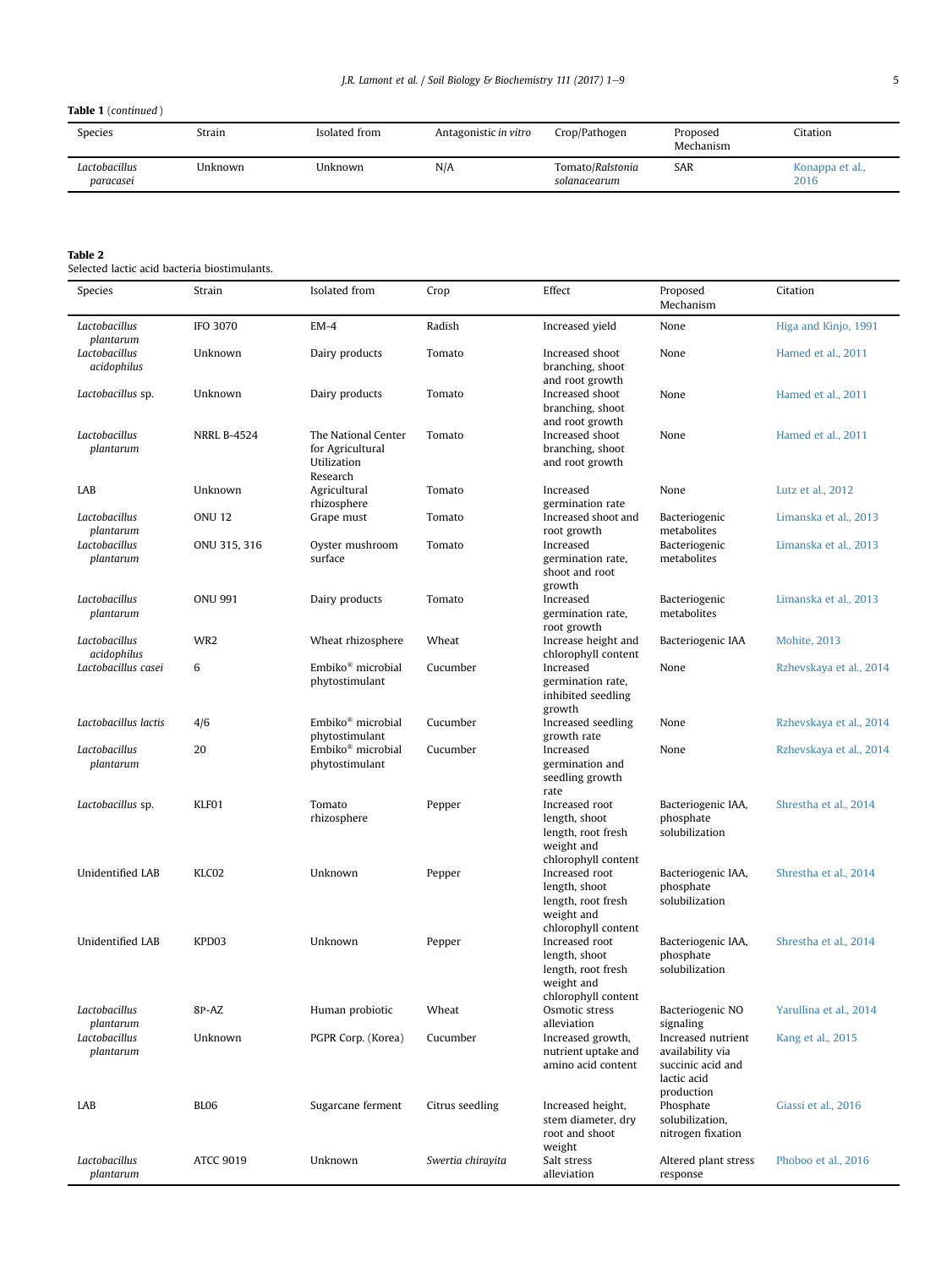increasing food, fiber, and energy demands from a growing population will force more agricultural production onto marginal lands, imposing even more stress on food production globally. Stress alleviation with microbial treatments offers a low-input, lowenvironmental impact way to sustain food production in a more stressful environment.

Extremophilic microorganisms; those which live in extreme environments, often play an important, or even essential, role in the survival of plants native to harsh environments ([Rodriguez and](#page-8-0) [Redman, 2008](#page-8-0)). The ability of symbiotic microorganisms to alleviate abiotic stresses in their host plant has been well documented. In fact, the effects of many PGPM are only noticeable when plants are subjected to environmental stress ([Wang et al., 2012;](#page-9-0) [Subramanian, 2014; Prudent et al., 2015](#page-9-0)). PGPM can improve the ability of plants to withstand stressful environments by protecting plants from abiotic stresses or by altering the stress response of the plant, thus improving the survival of the entire phytomicrobiome.

Production of reactive oxygen species (ROS) and ethylene are also common plant stress responses. Both aid in responding to and withstanding stress at low concentrations, but are detrimental at higher concentrations. Increasing tissue concentrations of ROS prompts the production of enzymatic and non-enzymatic antioxidants, which scavenge ROS; protecting plants from the harmful oxidizing effects of ROS. Plants will often synthesize osmolytes, such as proline, to regulate cellular osmotic potential in response to a variety of abiotic stresses.

Strains of Lactobacillus have been shown to ameliorate abiotic stress in plants [\(Table 2](#page-5-0)). [Phoboo et al. \(2016\)](#page-8-0) found that clones of the medicinal plant, Swertia chirayita, that were inoculated with L. plantarum (ATCC 9019) were more resilient to salt stress. Plants treated with L. plantarum had an altered metabolic response to salt stress. With increasing salt concentrations, treated plants had increased concentrations of proline and decreasing total phenolic concentrations whereas untreated plants had consistently low proline concentrations and consistently high phenolic concentrations across salt concentrations. Treated plants also had decreasing antioxidant activity with increasing salt concentrations except for guaiacol peroxidase, which increased with increasing salt concentrations.

Strains of L. plantarum has been shown to produce a variety of polyamines, including putrescene, citrulline and ornithine ([Arena](#page-7-0) [and Manca de Nadra, 2001\)](#page-7-0). Bacterial plant growth promotion was observed in a pot experiment in which bean plants were grown in soil inoculated with a polyamine-producing strain of Streptomyces griseoluteus [\(Nassar et al., 2003\)](#page-8-0). While the relationship is not yet elucidated, there appears to be a link between polyamines and plant stress response pathways, including the NO pathway ([Yamasaki and Cohen, 2006; Pang et al., 2007; Hussain et al., 2011;](#page-9-0) [Alc](#page-9-0)á[zar and Tiburcio, 2014](#page-9-0)). The ability of LAB to produce polyamines, NO, or other signal molecules may contribute to plant growth stimulation or stress alleviation.

Microbe-associated molecular patterns (MAMPs) are known to change plant response to biotic stresses [\(Henry et al., 2012](#page-7-0)) and abiotic stresses and it is likely that MAMPs produced by LAB are responsible for increases resilience of plants treated with LAB. None of these MAMP elicitors for LAB have yet been identified, but the identification of MAMP elicitor compounds could lead to a better understanding of the plant-microbe relationship, as well as enable to purification of active MAMP compounds for use as bioelicitors.

Many of the intricacies of plant stress response networks have yet to be completely understood, but it appears that treatment with LAB can significantly alter plant stress response to the benefit of the plant.

#### 7. LAB as biostimulant

Some plant growth promoting microorganisms produce hormones that can stimulate plant growth ([Tsavkelova et al., 2006\)](#page-9-0); however, there is little evidence that bacteriogenic hormones play a significant role in plant growth stimulation by LAB. L. acidophilus has been reported to produce cytokinens ([Lynch, 1985](#page-8-0)), and some strains of Lactobacillus have been shown to produce indole-3-acetic acid (IAA) [\(Mohite, 2013; Shrestha et al., 2014; Giassi et al., 2016\)](#page-8-0) while others do not [\(Kang et al., 2015](#page-8-0)).

While Lactobacillus has been shown to promote growth in diverse crops ([Table 2](#page-5-0)), the underlying mechanisms of this biostimulation remain unclear. There appears to be plant and strain specificity in Lactobacillus phytostimulation. Screens of hundreds of Lactobacillus strains may only yield a few stimulatory strains ([Lutz](#page-8-0) [et al., 2012\)](#page-8-0). Furthermore, different strains of the same Lactobacillus species may produce different morphological changes in the same plant ([Hamed et al., 2011; Limanska et al., 2013; Rzhevskaya et al.,](#page-7-0) [2014\)](#page-7-0).

Most early EM research did not characterize the activity of individual members of the EM consortium, however, [Higa and Kinjo](#page-8-0) [\(1991\)](#page-8-0) found that radish had a dose-dependent growth response to varying concentrations of L. plantarum cultures, with plants treated with the greatest concentration of culture growing larger than untreated plants. Treatment with the EM consortium can also affect plant growth and development directly. Applications of an EM product containing at least five Lactobacillus strains changed the morphology of Lolium perenne, to make it less susceptible to mechanical damage associated with turf grass management [\(Gaggìa](#page-7-0) [et al., 2013\)](#page-7-0). [Axel et al. \(2012\)](#page-7-0) suggest elucidating the role of LAB in EM by isolating LAB members of the EM consortia to test for bioactivity.

[Kang et al. \(2015\)](#page-8-0) investigated the effects of three potential members of an EM consortia, Rhodobacter sphaeroides, Saccharomyces cerevisiae and Lactobacillus plantarum on the growth and development of cucumber. All three microorganisms increased cucumber growth, nutrient uptake and amino acid content. The plant growth stimulation observed for R. sphaeroides was attributed to large quantities of IAA, measured in R. sphaeroides media filtrate. There was no IAA detected in media filtrate from L. plantarum, suggesting it produced another compound that influenced plant growth. In contrast, others have suggested IAA produced by LAB is responsible for plant growth promotion [\(Mohite, 2013; Shrestha](#page-8-0) [et al., 2014](#page-8-0)). LAB likely promote plant through diverse environmental-, strain-, and host-dependant mechanisms, which have yet to be elucidated.

#### 8. Limitations and new directions

Some of the major limitations to widespread implementation of PGPMs are developing effective and efficient methods to screen for PGPMs; ensuring PGPMs can survive and have the desired bioactivity in the field environment; and developing effective and efficient formulations for applying PGPMs [\(Le Mire et al., 2016](#page-8-0)).

Traditional methods of screening for PGPMs in vitro may not be adequate to discover all PGPMs. For example, [de Melo Pereira et al.](#page-8-0) [\(2012\)](#page-8-0) screened strawberry fruit for potential PGPM endophytes, and, while they found several strain of L. plantarum, the only criteria used to identify PGPM were IAA production, N fixation and siderophore production. Along with overlooking strains that may be effective PGPMs, in vitro screens may identify strains as good PGPM candidates that do not preform well in the field. In their investigation of LAB as BCAs, [Visser and Holzapfel \(1992\)](#page-9-0) found there is often there is little correlation between in vitro antagonism and practical pathogen control in the field.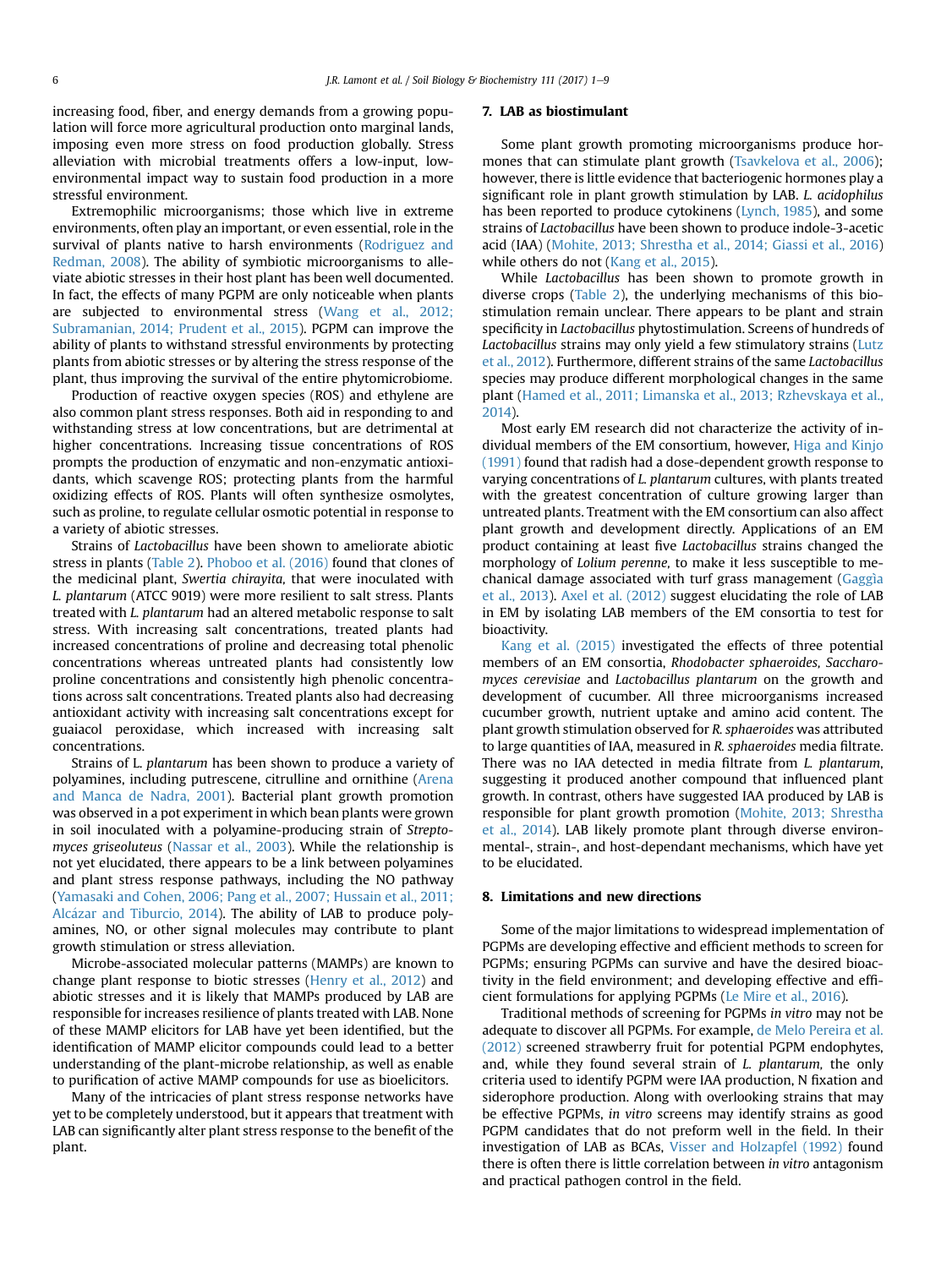<span id="page-7-0"></span>As with other PGPMs, a major limitation to the use of LAB in agricultural applications is its ability to survive and produce sufficient quantities of bioactive metabolites in the required environments. [Visser and Holzapfel \(1992\)](#page-9-0) suggested this could be overcome by isolating or engineering strains that are well suited to the phyllosphere environment; applying cultures with essential nutrients or protective carriers; reapplying cultures to maintain high numbers of viable cells; however, these methods are cumbersome, and time consuming. Using plant growth promoting LAB selectively in environments which are more conducive to its growth; such as fruits, flowers, and highly organic soils, may be another option. This approach has been successful in the control of floral pathogens of rosaceous tree crops (Bonaterra et al., 2013; Martinez et al., 2008; Roselló et al., 2013), and shows great potential in the control of postharvest pathogens ([Trias et al., 2008\)](#page-9-0).

Another approach would be to produce bioactive compounds from LAB grown under ideal conditions in bioreactors. Supernatants from LAB bioreactors, or even purified bioactive compounds could then be applied to crops, and the survival of the LAB would not be a concern. Furthermore, some research has shown that excreted metabolites are responsible for the activity of LAB [\(Omer](#page-8-0) [et al., 2010; Limanska et al., 2015a, b\)](#page-8-0). The strategy of isolating and purifying bacteriogenic bioactive compounds has been successfully employed for the phytostimulatory bacteriocin from Bacillus thuringiensis NEB17, thuricin 17 (Gray et al., 2006); and the phytostimulatory lipo-chitooligosaccharide from Bradyrhizobium japonicum 532C ([Prithiviraj et al., 2003.](#page-8-0)

Although LAB can survive under harsh environmental conditions, they have complex nutritional requirements for growth. There has been some research into formulating LAB media based in organic wastes from sugar beet [\(Krzywonos and Eberhard, 2011\)](#page-8-0) and sweet potato processing (Hayek et al., 2013) on an industrial scale, but a consistent LAB medium is needed to improve the sustainability of industrial LAB culture. [Higa and Kinjo \(1991\)](#page-8-0) suggest that LAB are not as effective as a pure culture and should be applied in a consortium of complimentary microorganisms, such as EM. In the EM framework, the complex nutritional requirements of LAB are satisfied with metabolites from other members of the consortium. In contrast to this view, Giassi et al. (2016) found that inoculation with a pure LAB strain promoted growth, but a mixture of this LAB strain and other PGPBs did not promote plant growth, suggesting inhibitory competition between strains. With this in mind, PGPM consortia must be carefully designed to avoid incompatibility.

LAB strains can improve plant production by improving nutrient availability, acting as a BCA, alleviating biotic and biotic stresses, and directly stimulating plant growth. These plant growth promoting characteristics paired with their long history in food science, and the GRAS status of many LAB, including all lactobacilli, make them particularly well suited for applications in plant production. Despite being a common member of the phytomicrobiome, LAB have been largely overlooked as potential PGPBs. Historical and current research demonstrates a clear potential for LAB as useful, renewable and safe agricultural inputs to improve plant growth. Re-examining uses for such ubiquitous organisms could contribute to solving some of the issues facing food production in the 21st century.

#### References

- [Ahn, K., Lee, K.B., Kim, Y.J., Koo, Y.M., 2014. Quantitative analysis of the three main](http://refhub.elsevier.com/S0038-0717(16)30415-1/sref1) [genera in effective microorganisms using qPCR. Korean Journal of Chemical](http://refhub.elsevier.com/S0038-0717(16)30415-1/sref1) [Engineering 31 \(5\), 849](http://refhub.elsevier.com/S0038-0717(16)30415-1/sref1)-[854.](http://refhub.elsevier.com/S0038-0717(16)30415-1/sref1)
- [Alc](http://refhub.elsevier.com/S0038-0717(16)30415-1/sref2)ázar, R., Tiburcio, A.F., 2014. Plant polyamines in stress and development: an [emerging area of research in plant sciences. Frontiers in Plant Science 5 \(319\)](http://refhub.elsevier.com/S0038-0717(16)30415-1/sref2). [Arena, M.E., Manca de Nadra, M.C., 2001. Biogenic amine production by](http://refhub.elsevier.com/S0038-0717(16)30415-1/sref3)

Lactobacillus[. Journal of Applied Microbiology 90 \(2\), 158](http://refhub.elsevier.com/S0038-0717(16)30415-1/sref3)-[162.](http://refhub.elsevier.com/S0038-0717(16)30415-1/sref3)

- [Avis, T.J., Gravel, V., Antoun, H., Tweddell, R.J., 2008. Multifaceted bene](http://refhub.elsevier.com/S0038-0717(16)30415-1/sref4)ficial effects [of rhizosphere microorganisms on plant health and productivity. Soil Biology](http://refhub.elsevier.com/S0038-0717(16)30415-1/sref4) and Biochemistry 40  $(7)$ , 1733-[1740.](http://refhub.elsevier.com/S0038-0717(16)30415-1/sref4)
- [Axel, C., Zannini, E., Coffey, A., Guo, J., Waters, D.M., Arendt, E.K., 2012. Ecofriendly](http://refhub.elsevier.com/S0038-0717(16)30415-1/sref5) [control of potato late blight causative agent and the potential role of lactic acid](http://refhub.elsevier.com/S0038-0717(16)30415-1/sref5) [bacteria: a review. Applied Microbiology and Biotechnology 96 \(1\), 37](http://refhub.elsevier.com/S0038-0717(16)30415-1/sref5)-[48.](http://refhub.elsevier.com/S0038-0717(16)30415-1/sref5)
- [Baffoni, L., Gaggia, F., Dalanaj, N., Prodi, A., Nipoti, P., Pisi, A., Di Gioia, D., 2015.](http://refhub.elsevier.com/S0038-0717(16)30415-1/sref6) [Microbial inoculants for the biocontrol of Fusarium spp. in durum wheat. BMC](http://refhub.elsevier.com/S0038-0717(16)30415-1/sref6) [Microbiology 15 \(242\)](http://refhub.elsevier.com/S0038-0717(16)30415-1/sref6).
- [Bais, H.P., Weir, T.L., Perry, L.G., Gilroy, S., Vivanco, J.M., 2006. The role of root ex](http://refhub.elsevier.com/S0038-0717(16)30415-1/sref7)[udates in rhizosphere interactions with plants and other organisms. Annual](http://refhub.elsevier.com/S0038-0717(16)30415-1/sref7) [Reviews in Plant Biology 57, 233](http://refhub.elsevier.com/S0038-0717(16)30415-1/sref7)-[266](http://refhub.elsevier.com/S0038-0717(16)30415-1/sref7).
- [Bettiol, W., Astiarraga, B.D., 1998. Controle de Sphaerotheca fuliginea em abobrinha](http://refhub.elsevier.com/S0038-0717(16)30415-1/sref8) com resíduo da fermentação glutâmica do melaço e produto lácteo fermentado. Fitopatologia Brasileira 23  $(4)$ , 1-[5](http://refhub.elsevier.com/S0038-0717(16)30415-1/sref8).
- [Bettiol, W., Silva, H.S., Reis, R.C., 2008. Effectiveness of whey against zucchini squash](http://refhub.elsevier.com/S0038-0717(16)30415-1/sref9) [and cucumber powdery mildew. Scientia Horticulturae 117 \(1\), 82](http://refhub.elsevier.com/S0038-0717(16)30415-1/sref9)-[84](http://refhub.elsevier.com/S0038-0717(16)30415-1/sref9).
- Bonaterra, A., Cabrefi[ga, J., Mora, I., Rosell](http://refhub.elsevier.com/S0038-0717(16)30415-1/sref10)ó[, G., Franc](http://refhub.elsevier.com/S0038-0717(16)30415-1/sref10)é[s, J., Montesinos, E., 2013.](http://refhub.elsevier.com/S0038-0717(16)30415-1/sref10)<br>[Gram-positive bacteria producing antimicrobial peptides as ef](http://refhub.elsevier.com/S0038-0717(16)30415-1/sref10)ficient biocontrol agents of fi[re blight. In: XIII International Workshop on Fire Blight, vol. 1056,](http://refhub.elsevier.com/S0038-0717(16)30415-1/sref10) [pp. 117](http://refhub.elsevier.com/S0038-0717(16)30415-1/sref10)-[122.](http://refhub.elsevier.com/S0038-0717(16)30415-1/sref10)
- [Chen, Y.S., Yanagida, F., Shinohara, T., 2005. Isolation and identi](http://refhub.elsevier.com/S0038-0717(16)30415-1/sref11)fication of lactic acid [bacteria from soil using an enrichment procedure. Letters in Applied Microbi](http://refhub.elsevier.com/S0038-0717(16)30415-1/sref11)[ology 40 \(3\), 195](http://refhub.elsevier.com/S0038-0717(16)30415-1/sref11)-[200](http://refhub.elsevier.com/S0038-0717(16)30415-1/sref11).
- Compant, S., Duffy, B., Nowak, J., Clément, C., Barka, E.A., 2005. Use of plant growth[promoting bacteria for biocontrol of plant diseases: principles, mechanisms of](http://refhub.elsevier.com/S0038-0717(16)30415-1/sref12) [action, and future prospects. Applied and Environmental Microbiology 71 \(9\),](http://refhub.elsevier.com/S0038-0717(16)30415-1/sref12) [4951](http://refhub.elsevier.com/S0038-0717(16)30415-1/sref12)-[4959](http://refhub.elsevier.com/S0038-0717(16)30415-1/sref12)
- [Crisp, P., Wicks, T.J., Troup, G., Scott, E.S., 2006. Mode of action of milk and whey in](http://refhub.elsevier.com/S0038-0717(16)30415-1/sref13) [the control of grapevine powdery mildew. Australasian Plant Pathology 35 \(5\),](http://refhub.elsevier.com/S0038-0717(16)30415-1/sref13)  $487 - 493$  $487 - 493$
- [DeBacco, M., 2011. Compost Tea and Milk to Suppress Powdery Mildew \(Podos](http://refhub.elsevier.com/S0038-0717(16)30415-1/sref14)[phaera Xanthii\) on Pumpkins and Evaluation of Horticultural Pots Made from](http://refhub.elsevier.com/S0038-0717(16)30415-1/sref14) [Recyclable Fibers under Field Conditions. Masters Thesis. University of](http://refhub.elsevier.com/S0038-0717(16)30415-1/sref14) [Connecticut](http://refhub.elsevier.com/S0038-0717(16)30415-1/sref14).
- [Ekundayo, F.O., 2014. Isolation and identi](http://refhub.elsevier.com/S0038-0717(16)30415-1/sref15)fication of lactic acid bacteria from [rhizosphere soils of three fruit trees,](http://refhub.elsevier.com/S0038-0717(16)30415-1/sref15) fish and ogi. International Journal of [Current Microbiology and Applied Sciences 3 \(3\), 991](http://refhub.elsevier.com/S0038-0717(16)30415-1/sref15)-[998.](http://refhub.elsevier.com/S0038-0717(16)30415-1/sref15)
- [Elmabrok, A.S., Hussin, K., 2012. Screening of lactic acid bacteria as biocontrol](http://refhub.elsevier.com/S0038-0717(16)30415-1/sref16) against (Colletotrichum capsici[\) on chilli Bangi. Research Journal of Applied](http://refhub.elsevier.com/S0038-0717(16)30415-1/sref16) Sciences  $7 (9-12)$ ,  $466-473$ .
- [Ferrandino, F.J., Smith, V.L., 2007. The effect of milk-based foliar sprays on yield](http://refhub.elsevier.com/S0038-0717(16)30415-1/sref17) components of fi[eld pumpkins with powdery mildew. Crop Protection 26 \(4\),](http://refhub.elsevier.com/S0038-0717(16)30415-1/sref17) [657](http://refhub.elsevier.com/S0038-0717(16)30415-1/sref17)-[663.](http://refhub.elsevier.com/S0038-0717(16)30415-1/sref17)
- Fhoula, I., Najjari, A., Turki, Y., Jaballah, S., Boudabous, A., Ouzari, H., 2013. Diversity and antimicrobial properties of lactic acid bacteria isolated from rhizosphere of olive trees and desert truffles of Tunisia. BioMed Research International 2013. [https://www.hindawi.com/journals/bmri.](https://www.hindawi.com/journals/bmri)
- [Focht, D.D., Martin, J.P., 1979. Microbiological and biochemical aspects of semi-arid](http://refhub.elsevier.com/S0038-0717(16)30415-1/sref19) [agricultural soils. In: Agriculture in Semi-arid Environments. Springer, Berlin](http://refhub.elsevier.com/S0038-0717(16)30415-1/sref19) [Heidelberg, pp. 119](http://refhub.elsevier.com/S0038-0717(16)30415-1/sref19)-[147.](http://refhub.elsevier.com/S0038-0717(16)30415-1/sref19)
- [Gaggìa, F., Baffoni, L., Di Gioia, D., Accorsi, M., Bosi, S., Marotti, I., Biavati, B.,](http://refhub.elsevier.com/S0038-0717(16)30415-1/sref20) [Dinelli, G., 2013. Inoculation with microorganisms of](http://refhub.elsevier.com/S0038-0717(16)30415-1/sref20) Lolium perenne L.: evalu[ation of plant growth parameters and endophytic colonization of roots. New](http://refhub.elsevier.com/S0038-0717(16)30415-1/sref20) [Biotechnology 30 \(6\), 695](http://refhub.elsevier.com/S0038-0717(16)30415-1/sref20)-[704](http://refhub.elsevier.com/S0038-0717(16)30415-1/sref20).
- [Garsa, A.K., Kumariya, R., Sood, S.K., Kumar, A., Kapila, S., 2014. Bacteriocin pro](http://refhub.elsevier.com/S0038-0717(16)30415-1/sref21)[duction and different strategies for their recovery and puri](http://refhub.elsevier.com/S0038-0717(16)30415-1/sref21)fication. Probiotics and Antimicrobial Proteins  $6(1)$ , 47-[58](http://refhub.elsevier.com/S0038-0717(16)30415-1/sref21).
- [Giassi, V., Kiritani, C., Kupper, K.C., 2016. Bacteria as growth-promoting agents for](http://refhub.elsevier.com/S0038-0717(16)30415-1/sref22) [citrus rootstocks. Microbiological Research 190, 46](http://refhub.elsevier.com/S0038-0717(16)30415-1/sref22)-[54](http://refhub.elsevier.com/S0038-0717(16)30415-1/sref22).
- [Gray, E.J., Lee, K.D., Souleimanov, A.M., Di Falco, M.R., Zhou, X., Ly, A., Smith, D.L.,](http://refhub.elsevier.com/S0038-0717(16)30415-1/sref23) [2006. A novel bacteriocin, thuricin 17, produced by plant growth promoting](http://refhub.elsevier.com/S0038-0717(16)30415-1/sref23) rhizobacteria strain Bacillus thuringiensis [NEB17: isolation and classi](http://refhub.elsevier.com/S0038-0717(16)30415-1/sref23)fication. [Journal of Applied Microbiology 100 \(3\), 545](http://refhub.elsevier.com/S0038-0717(16)30415-1/sref23)-[554.](http://refhub.elsevier.com/S0038-0717(16)30415-1/sref23)
- [Grayston, S.J., Wang, S., Campbell, C.D., Edwards, A.C., 1998. Selective in](http://refhub.elsevier.com/S0038-0717(16)30415-1/sref24)fluence of [plant species on microbial diversity in the rhizosphere. Soil Biology and](http://refhub.elsevier.com/S0038-0717(16)30415-1/sref24) [Biochemistry 30 \(3\), 369](http://refhub.elsevier.com/S0038-0717(16)30415-1/sref24)-[378](http://refhub.elsevier.com/S0038-0717(16)30415-1/sref24).
- [Gupta, R., Srivastava, S., 2014. Antifungal effect of antimicrobial peptides \(AMPs](http://refhub.elsevier.com/S0038-0717(16)30415-1/sref25) LR14) derived from Lactobacillus plantarum [strain LR/14 and their applications](http://refhub.elsevier.com/S0038-0717(16)30415-1/sref25) in prevention of grain spoilage. Food Microbiology  $42$ ,  $1-7$ .
- [Hamed, H.A., Moustafa, Y.A., Abdel-Aziz, S.M., 2011. In vivo ef](http://refhub.elsevier.com/S0038-0717(16)30415-1/sref26)ficacy of lactic acid [bacteria in biological control against Fusarium oxysporum for protection of](http://refhub.elsevier.com/S0038-0717(16)30415-1/sref26) tomato plant. Life Science Journal 8  $(4)$ , 462-[468](http://refhub.elsevier.com/S0038-0717(16)30415-1/sref26).
- [Hayek, S.A., Shahbazi, A., Awaisheh, S.S., Shah, N.P., Ibrahim, S.A., 2013. Sweet po](http://refhub.elsevier.com/S0038-0717(16)30415-1/sref27)[tatoes as a basic component in developing a medium for the cultivation of](http://refhub.elsevier.com/S0038-0717(16)30415-1/sref27) [lactobacilli. Bioscience, Biotechnology, and Biochemistry 77 \(11\), 2248](http://refhub.elsevier.com/S0038-0717(16)30415-1/sref27)-[2254.](http://refhub.elsevier.com/S0038-0717(16)30415-1/sref27)
- [Henry, G., Thonart, P., Ongena, M., 2012. PAMPs, MAMPs, DAMPs and others: an](http://refhub.elsevier.com/S0038-0717(16)30415-1/sref28) [update on the diversity of plant immunity elicitors. Biotechnologie, Agronomie,](http://refhub.elsevier.com/S0038-0717(16)30415-1/sref28) Société et Environnement 16 (2), 257-[268.](http://refhub.elsevier.com/S0038-0717(16)30415-1/sref28)
- [Higa, T., 1991. Effective microorganisms: a biotechnology for mankind. In: Parr, J.F.,](http://refhub.elsevier.com/S0038-0717(16)30415-1/sref29) [Hornick, S.B., Whitman, C.E. \(Eds.\), Proceedings of the First International Con](http://refhub.elsevier.com/S0038-0717(16)30415-1/sref29)[ference on Kyusei Nature Farming. US Department of Agriculture, Washington,](http://refhub.elsevier.com/S0038-0717(16)30415-1/sref29) DC, pp.  $8-14$  $8-14$ .
- [Higa, T., 2001. The technology of effective microorganisms-concept and philosophy.](http://refhub.elsevier.com/S0038-0717(16)30415-1/sref30)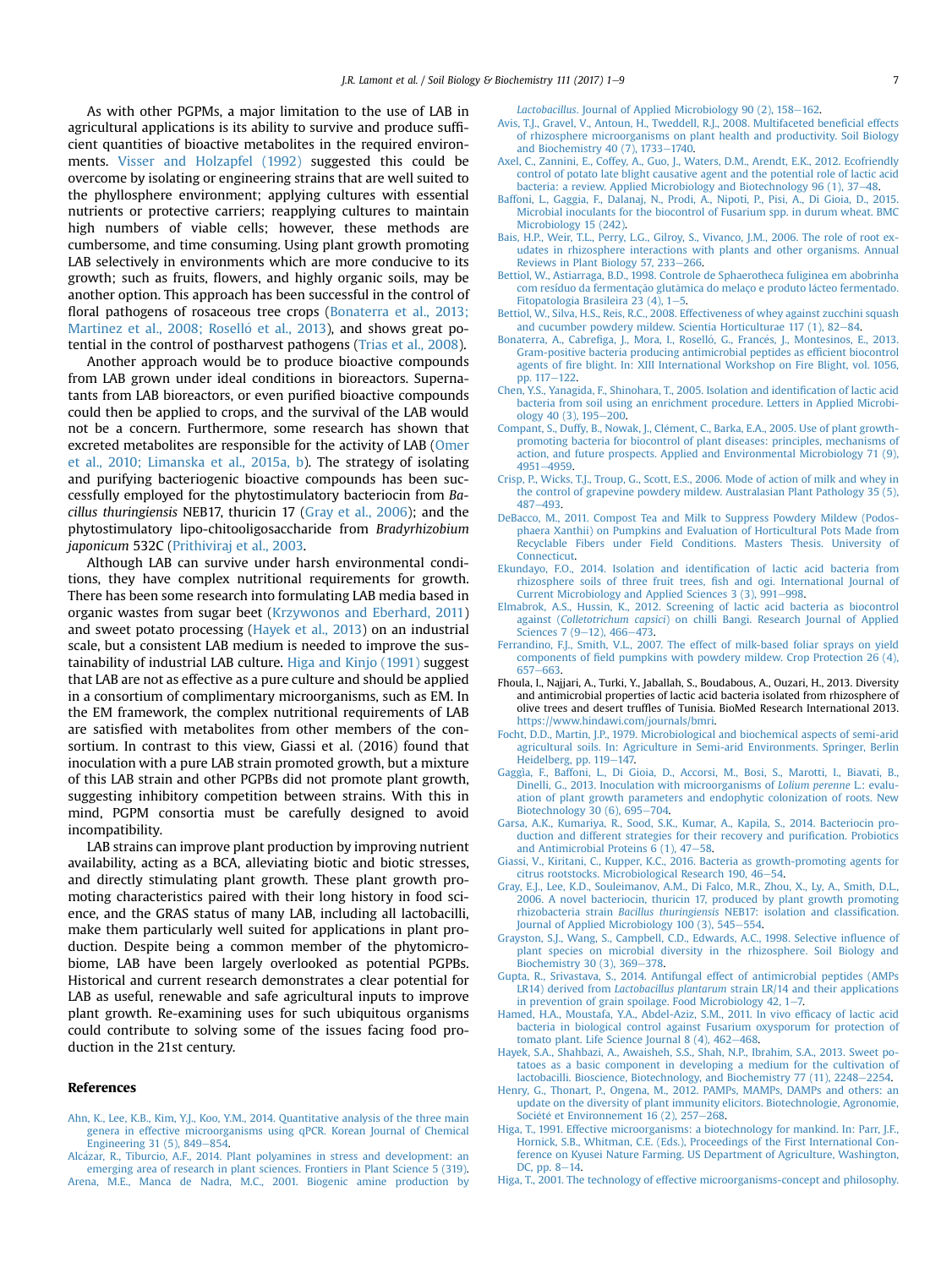<span id="page-8-0"></span>[In: Proceedings of a Seminar on the Application of Effective Microorganisms](http://refhub.elsevier.com/S0038-0717(16)30415-1/sref30) [\(EM\) Techniques in Organic Farming. organised by the International Society of](http://refhub.elsevier.com/S0038-0717(16)30415-1/sref30) [the Royal Agricultural College](http://refhub.elsevier.com/S0038-0717(16)30415-1/sref30).

- [Higa, T., Kinjo, S., 1991. Effect of lactic acid fermentation bacteria on plant growth](http://refhub.elsevier.com/S0038-0717(16)30415-1/sref31) [and soil humus formation. In: Parr, J.F., Hornick, S.B., Whitman, C.E. \(Eds.\),](http://refhub.elsevier.com/S0038-0717(16)30415-1/sref31) [Proceedings of the First International Conference on Kyusei Nature Farming. US](http://refhub.elsevier.com/S0038-0717(16)30415-1/sref31) [Department of Agriculture, Washington, DC, pp. 140](http://refhub.elsevier.com/S0038-0717(16)30415-1/sref31)–[147.](http://refhub.elsevier.com/S0038-0717(16)30415-1/sref31)
- [Hu, C., Qi, Y., 2010. Effect of compost and chemical fertilizer on soil nematode](http://refhub.elsevier.com/S0038-0717(16)30415-1/sref32) community in a Chinese maize fi[eld. European Journal of Soil Biology 46 \(3\),](http://refhub.elsevier.com/S0038-0717(16)30415-1/sref32) [230](http://refhub.elsevier.com/S0038-0717(16)30415-1/sref32)-236
- [Hussain, T., Javaid, T., Parr, J.F., Jilani, G., Haq, M.A., 1999. Rice and wheat production](http://refhub.elsevier.com/S0038-0717(16)30415-1/sref33) [in Pakistan with effective microorganisms. American Journal of Alternative](http://refhub.elsevier.com/S0038-0717(16)30415-1/sref33) Agriculture  $14(01)$ ,  $30-36$  $30-36$ .
- [Hussain, S.S., Ali, M., Ahmad, M., Siddique, K.H., 2011. Polyamines: natural and](http://refhub.elsevier.com/S0038-0717(16)30415-1/sref34) [engineered abiotic and biotic stress tolerance in plants. Biotechnology Advances](http://refhub.elsevier.com/S0038-0717(16)30415-1/sref34)  $29(3)$ ,  $300-311$ .
- [Jacobs, M.J., Bugbee, W.M., Gabrielson, D.A., 1985. Enumeration, location, and](http://refhub.elsevier.com/S0038-0717(16)30415-1/sref35) [characterization of endophytic bacteria within sugar beet roots. Canadian](http://refhub.elsevier.com/S0038-0717(16)30415-1/sref35) [Journal of Botany 63 \(7\), 1262](http://refhub.elsevier.com/S0038-0717(16)30415-1/sref35)-[1265.](http://refhub.elsevier.com/S0038-0717(16)30415-1/sref35)
- [Javaid, A., 2011. Effects of biofertilizers combined with different soil amendments](http://refhub.elsevier.com/S0038-0717(16)30415-1/sref36) [on potted rice plants. Chilean Journal of Agricultural Research 71 \(1\), 157](http://refhub.elsevier.com/S0038-0717(16)30415-1/sref36)-[163](http://refhub.elsevier.com/S0038-0717(16)30415-1/sref36).
- [Javaid, A., Bajwa, R., 2011. Field evaluation of effective microorganisms \(EM\)](http://refhub.elsevier.com/S0038-0717(16)30415-1/sref37) [application for growth, nodulation, and nutrition of mung bean. Turkish Journal](http://refhub.elsevier.com/S0038-0717(16)30415-1/sref37) of Agriculture and Forestry  $35(4)$ ,  $443-452$  $443-452$ .
- [Javaid, A., Mahmood, N., 2010. Growth, nodulation and yield response of soybean to](http://refhub.elsevier.com/S0038-0717(16)30415-1/sref38) biofertilizers and organic manures. Pakistan Journal of Botany  $42$  (2),  $863-871$ .
- [Jones, D.L., 1998. Organic acids in the rhizosphere](http://refhub.elsevier.com/S0038-0717(16)30415-1/sref39)-[a critical review. Plant and Soil](http://refhub.elsevier.com/S0038-0717(16)30415-1/sref39)  $205(1)$ ,  $25-44$  $25-44$ .
- [Kang, S.M., Radhakrishnan, R., You, Y.H., Khan, A.L., Park, J.M., Lee, S.M., Lee, I.J.,](http://refhub.elsevier.com/S0038-0717(16)30415-1/sref40) [2015. Cucumber performance is improved by inoculation with plant growth](http://refhub.elsevier.com/S0038-0717(16)30415-1/sref40)[promoting microorganisms. Acta Agriculturae Scandinavica, Section B](http://refhub.elsevier.com/S0038-0717(16)30415-1/sref40)-[soil](http://refhub.elsevier.com/S0038-0717(16)30415-1/sref40)  $&$ Plant Science  $65(1)$ ,  $36-44$ .
- [Kao, C.T., Frazier, W.C., 1966. Effect of lactic acid bacteria on growth of Staphylo](http://refhub.elsevier.com/S0038-0717(16)30415-1/sref41)[coccus aureus. Applied Microbiology 14 \(2\), 251](http://refhub.elsevier.com/S0038-0717(16)30415-1/sref41)-[255](http://refhub.elsevier.com/S0038-0717(16)30415-1/sref41).
- [Katz, S.E., 2008. Wild Fermentation: the Flavor, Nutrition, and Craft of Live-culture](http://refhub.elsevier.com/S0038-0717(16)30415-1/sref42) [Foods. Chelsea Green Publishing](http://refhub.elsevier.com/S0038-0717(16)30415-1/sref42).
- [Katz, S.E., 2012. The Art of Fermentation: an In-depth Exploration of Essential](http://refhub.elsevier.com/S0038-0717(16)30415-1/sref43) [Concepts and Processes from Around the World. Chelsea Green Publishing.](http://refhub.elsevier.com/S0038-0717(16)30415-1/sref43)
- [Khaliq, A., Abbasi, M.K., Hussain, T., 2006. Effects of integrated use of organic and](http://refhub.elsevier.com/S0038-0717(16)30415-1/sref44) [inorganic nutrient sources with effective microorganisms \(EM\) on seed cotton](http://refhub.elsevier.com/S0038-0717(16)30415-1/sref44) [yield in Pakistan. Bioresource Technology 97 \(8\), 967](http://refhub.elsevier.com/S0038-0717(16)30415-1/sref44)-[972.](http://refhub.elsevier.com/S0038-0717(16)30415-1/sref44)
- [Konappa, N.M., Maria, M., Uzma, F., Krishnamurthy, S., Nayaka, S.C., Niranjana, S.R.,](http://refhub.elsevier.com/S0038-0717(16)30415-1/sref45) [Chowdappa, S., 2016. Lactic acid bacteria mediated induction of defense en](http://refhub.elsevier.com/S0038-0717(16)30415-1/sref45)[zymes to enhance the resistance in tomato against](http://refhub.elsevier.com/S0038-0717(16)30415-1/sref45) Ralstonia solanacearum [causing bacterial wilt. Scientia Horticulturae 207, 183](http://refhub.elsevier.com/S0038-0717(16)30415-1/sref45)-[192.](http://refhub.elsevier.com/S0038-0717(16)30415-1/sref45)
- [Konings, W.N., Kok, J., Kuipers, O.P., Poolman, B., 2000. Lactic acid bacteria: the bugs](http://refhub.elsevier.com/S0038-0717(16)30415-1/sref46) [of the new millennium. Current Opinion in Microbiology 3 \(3\), 276](http://refhub.elsevier.com/S0038-0717(16)30415-1/sref46)-[282.](http://refhub.elsevier.com/S0038-0717(16)30415-1/sref46)
- [Korotaeva, N.V., Kondratiuk, T.V., Basiul, O.V., Krylova, K.D., Yamborko, G.V.,](http://refhub.elsevier.com/S0038-0717(16)30415-1/sref47) [Ivanytsia, V.O., Limanska, N.V., 2013. Effect of](http://refhub.elsevier.com/S0038-0717(16)30415-1/sref47) Lactobacillus plantarum ONU87 in [mixture with autolysate of erwinias on formation of tumors caused by Rhizo](http://refhub.elsevier.com/S0038-0717(16)30415-1/sref47)[bium radiobacter](http://refhub.elsevier.com/S0038-0717(16)30415-1/sref47) С[58.](http://refhub.elsevier.com/S0038-0717(16)30415-1/sref47) Мікр[о](http://refhub.elsevier.com/S0038-0717(16)30415-1/sref47)біол[ог](http://refhub.elsevier.com/S0038-0717(16)30415-1/sref47)і[я](http://refhub.elsevier.com/S0038-0717(16)30415-1/sref47) [І Б](http://refhub.elsevier.com/S0038-0717(16)30415-1/sref47)іотехнологія [2, 6](http://refhub.elsevier.com/S0038-0717(16)30415-1/sref47)-[14](http://refhub.elsevier.com/S0038-0717(16)30415-1/sref47).
- [Krzywonos, M., Eberhard, T., 2011. High density process to cultivate](http://refhub.elsevier.com/S0038-0717(16)30415-1/sref48) Lactobacillus plantarum [biomass using wheat stillage and sugar beet molasses. Electronic](http://refhub.elsevier.com/S0038-0717(16)30415-1/sref48) [Journal of Biotechnology 14 \(2\), 6](http://refhub.elsevier.com/S0038-0717(16)30415-1/sref48)-[6](http://refhub.elsevier.com/S0038-0717(16)30415-1/sref48).
- [Kyan, T., Shintani, M., Kanda, S., Sakurai, M., Ohashi, H., Fujisawa, A., Pongdit, S.,](http://refhub.elsevier.com/S0038-0717(16)30415-1/sref49) [1999. Kyusei Nature Farming and the Technology of Effective Microorganisms.](http://refhub.elsevier.com/S0038-0717(16)30415-1/sref49) Asian Pacifi[c Natural Agricultural Network, Atami, Japan](http://refhub.elsevier.com/S0038-0717(16)30415-1/sref49).
- [Leifert, C., Berger, F., Stewart, G.S.A.B., Waites, W.M., 1994. Plasmid pro](http://refhub.elsevier.com/S0038-0717(16)30415-1/sref50)files of Lactobacillus plantarum [spp. found as contaminants in](http://refhub.elsevier.com/S0038-0717(16)30415-1/sref50) Hemerocallis plant tissue [cultures. Letters in Applied Microbiology 19 \(5\), 377](http://refhub.elsevier.com/S0038-0717(16)30415-1/sref50)-[379](http://refhub.elsevier.com/S0038-0717(16)30415-1/sref50).
- [Li, Y., Park, S.Y., Zhu, J., 2011. Solid-state anaerobic digestion for methane production](http://refhub.elsevier.com/S0038-0717(16)30415-1/sref51) [from organic waste. Renewable and Sustainable Energy Reviews 15 \(1\),](http://refhub.elsevier.com/S0038-0717(16)30415-1/sref51) [821](http://refhub.elsevier.com/S0038-0717(16)30415-1/sref51)-[826.](http://refhub.elsevier.com/S0038-0717(16)30415-1/sref51)
- [Limanska, N., Ivanytsia, T., Basiul, O., Krylova, K., Biscola, V., Chobert, J.M.,](http://refhub.elsevier.com/S0038-0717(16)30415-1/sref52) Ivanytsia, V., Haertlé, T., 2013. Effect of [Lactobacillus plantarum](http://refhub.elsevier.com/S0038-0717(16)30415-1/sref52) on germination [and growth of tomato seedlings. Acta Physiologiae Plantarum 35 \(5\),](http://refhub.elsevier.com/S0038-0717(16)30415-1/sref52)  $1587 - 1595$  $1587 - 1595$  $1587 - 1595$ .
- [Limanska, N.V., Babenko, D.O., Yamborko, G.V., Ivanytsia, V.O., 2015a. Detection of](http://refhub.elsevier.com/S0038-0717(16)30415-1/sref53) [plantaricin genes in strains of](http://refhub.elsevier.com/S0038-0717(16)30415-1/sref53) Lactobacillus plantarum-[antagonists of phyto](http://refhub.elsevier.com/S0038-0717(16)30415-1/sref53)[pathogenic bacteria.](http://refhub.elsevier.com/S0038-0717(16)30415-1/sref53) Мікр[о](http://refhub.elsevier.com/S0038-0717(16)30415-1/sref53)біол[ог](http://refhub.elsevier.com/S0038-0717(16)30415-1/sref53)і[я І Бі](http://refhub.elsevier.com/S0038-0717(16)30415-1/sref53)отехнологія [2, 27](http://refhub.elsevier.com/S0038-0717(16)30415-1/sref53)-[33](http://refhub.elsevier.com/S0038-0717(16)30415-1/sref53).
- [Limanska, N., Korotaeva, N., Biscola, V., Ivanytsia, T., Merlich, A., Franco, B.D.G.M.,](http://refhub.elsevier.com/S0038-0717(16)30415-1/sref54) Haertlé, T., 2015b. Study of the potential application of lactic acid bacteria in the [control of infection caused by](http://refhub.elsevier.com/S0038-0717(16)30415-1/sref54) Agrobacterium tumefaciens. Journal of Plant Pa[thology](http://refhub.elsevier.com/S0038-0717(16)30415-1/sref54) & [Microbiology 6 \(8\).](http://refhub.elsevier.com/S0038-0717(16)30415-1/sref54)
- [Lutz, M.P., Michel, V., Martinez, C., Camps, C., 2012. Lactic acid bacteria as biocontrol](http://refhub.elsevier.com/S0038-0717(16)30415-1/sref55) [agents of soil-borne pathogens. Biological Control of Fungal and Bacterial Plant](http://refhub.elsevier.com/S0038-0717(16)30415-1/sref55) [Pathogens, IOBC-WPRS Bulletin 78, 285](http://refhub.elsevier.com/S0038-0717(16)30415-1/sref55)-[288.](http://refhub.elsevier.com/S0038-0717(16)30415-1/sref55)
- [Lynch, J.M., 1985. Origin, nature and biological activity of aliphatic substances and](http://refhub.elsevier.com/S0038-0717(16)30415-1/sref56) [growth hormones found in soil. In: Vaughan, D., Malcolm, R.E. \(Eds.\), Soil](http://refhub.elsevier.com/S0038-0717(16)30415-1/sref56) [Organic Matter and Biological Activity. Springer, Netherlands, pp. 151](http://refhub.elsevier.com/S0038-0717(16)30415-1/sref56)–[174](http://refhub.elsevier.com/S0038-0717(16)30415-1/sref56).
- [MacDonald, P., 1981. The Biochemistry of Silage. John Wiley](http://refhub.elsevier.com/S0038-0717(16)30415-1/sref57) & [Sons, Ltd.](http://refhub.elsevier.com/S0038-0717(16)30415-1/sref57)
- [Martin, C.C.S., 2014. Potential of compost tea for suppressing plant diseases. CAB](http://refhub.elsevier.com/S0038-0717(16)30415-1/sref59) Rev[iews: Perspectives in Agriculture, Veterinary Science, Nutrition and Natural](http://refhub.elsevier.com/S0038-0717(16)30415-1/sref59) [Resources](http://refhub.elsevier.com/S0038-0717(16)30415-1/sref59)  $9(32)$ ,  $1-12$  $1-12$ .
- [Martin, K., Sauerborn, J., 2013. Agroecology. Springer.](http://refhub.elsevier.com/S0038-0717(16)30415-1/sref60)
- Martinez, J., Nuñez, A., Ojeda, D., 2008. Effect of increased epiphytic population on reduction of fire blight (Erwinia amylovora[\) infection on apple trees. In: Organic](http://refhub.elsevier.com/S0038-0717(16)30415-1/sref61) [Fruit Conference, 873, pp. 85](http://refhub.elsevier.com/S0038-0717(16)30415-1/sref61)-[88](http://refhub.elsevier.com/S0038-0717(16)30415-1/sref61).
- [Mayer, J., Scheid, S., Widmer, F., Flie](http://refhub.elsevier.com/S0038-0717(16)30415-1/sref62)ß[bach, A., Oberholzer, H.R., 2010. How effective](http://refhub.elsevier.com/S0038-0717(16)30415-1/sref62) are '[Effective](http://refhub.elsevier.com/S0038-0717(16)30415-1/sref62) [microorganisms](http://refhub.elsevier.com/S0038-0717(16)30415-1/sref62)®(EM)'? Results from a fi[eld study in temperate](http://refhub.elsevier.com/S0038-0717(16)30415-1/sref62) climate. Applied Soil Ecology  $46(2)$ , 230–[239](http://refhub.elsevier.com/S0038-0717(16)30415-1/sref62).
- [McInroy, J.A., Kloepper, J.W., 1991. Novel bacterial taxa inhabiting internal tissues of](http://refhub.elsevier.com/S0038-0717(16)30415-1/sref63) [sweet corn and cotton. In: Ryder, M.H., Stephens, P.M., Bowen, G.D. \(Eds.\),](http://refhub.elsevier.com/S0038-0717(16)30415-1/sref63) [Improving Plant Productivity with Rhizosphere Bacteria. CSIRO, Adelaide,](http://refhub.elsevier.com/S0038-0717(16)30415-1/sref63) [Australia, p. 190](http://refhub.elsevier.com/S0038-0717(16)30415-1/sref63).
- [Medeiros, F.H., Bettiol, W., Souza, R.M., Alves, E., Pinto, Z.V., Iost, R., 2012. Micro](http://refhub.elsevier.com/S0038-0717(16)30415-1/sref64)[organisms, application timing and fractions as players of the milk-mediated](http://refhub.elsevier.com/S0038-0717(16)30415-1/sref64) [powdery mildew management. Crop Protection 40, 8](http://refhub.elsevier.com/S0038-0717(16)30415-1/sref64)-[15](http://refhub.elsevier.com/S0038-0717(16)30415-1/sref64).
- [de Melo Pereira, G.V., Magalh](http://refhub.elsevier.com/S0038-0717(16)30415-1/sref65)ã[es, K.T., Lorenzetii, E.R., Souza, T.P., Schwan, R.F., 2012.](http://refhub.elsevier.com/S0038-0717(16)30415-1/sref65) [A multiphasic approach for the identi](http://refhub.elsevier.com/S0038-0717(16)30415-1/sref65)fication of endophytic bacterial in [strawberry fruit and their potential for plant growth promotion. Microbial](http://refhub.elsevier.com/S0038-0717(16)30415-1/sref65) Ecology 63 $(2)$ , 405-[417.](http://refhub.elsevier.com/S0038-0717(16)30415-1/sref65)
- [Minervini, F., Celano, G., Lattanzi, A., Tedone, L., De Mastro, G., Gobbetti, M., De](http://refhub.elsevier.com/S0038-0717(16)30415-1/sref66) [Angelis, M., 2015. Lactic Acid Bacteria in durum wheat](http://refhub.elsevier.com/S0038-0717(16)30415-1/sref66) flour are endophytic [components of the plant during its entire life cycle. Applied and Environmental](http://refhub.elsevier.com/S0038-0717(16)30415-1/sref66) [Microbiology 81 \(19\), 6736](http://refhub.elsevier.com/S0038-0717(16)30415-1/sref66)-[6748](http://refhub.elsevier.com/S0038-0717(16)30415-1/sref66).
- [Le Mire, G., Nguyen, M., Fassotte, B., du Jardin, P., Verheggen, F., Delaplace, P.,](http://refhub.elsevier.com/S0038-0717(16)30415-1/sref67) [Jijakli, H., 2016. Review: implementing biostimulants and biocontrol strategies](http://refhub.elsevier.com/S0038-0717(16)30415-1/sref67) [in the agroecological management of cultivated ecosystems. Biotechnologie,](http://refhub.elsevier.com/S0038-0717(16)30415-1/sref67) [Agronomie, Soci](http://refhub.elsevier.com/S0038-0717(16)30415-1/sref67)é[t](http://refhub.elsevier.com/S0038-0717(16)30415-1/sref67)é [et Environnement 20, 1](http://refhub.elsevier.com/S0038-0717(16)30415-1/sref67)-[15.](http://refhub.elsevier.com/S0038-0717(16)30415-1/sref67)
- [Mohite, B., 2013. Isolation and characterization of indole acetic acid \(IAA\) producing](http://refhub.elsevier.com/S0038-0717(16)30415-1/sref68) [bacteria from rhizospheric soil and its effect on plant growth. Journal of Soil](http://refhub.elsevier.com/S0038-0717(16)30415-1/sref68) [Science and Plant Nutrition 13 \(3\), 638](http://refhub.elsevier.com/S0038-0717(16)30415-1/sref68)-[649](http://refhub.elsevier.com/S0038-0717(16)30415-1/sref68).
- [Müller, T., Seyfarth, W., 1997. Starvation and nonculturable state in plant-associated](http://refhub.elsevier.com/S0038-0717(16)30415-1/sref69) [lactic acid bacteria. Microbiological Research 152 \(1\), 39](http://refhub.elsevier.com/S0038-0717(16)30415-1/sref69)-[43.](http://refhub.elsevier.com/S0038-0717(16)30415-1/sref69)
- [Mundt, J.O., Hammer, J.L., 1968. Lactobacilli on plants. Applied Microbiology 16 \(9\),](http://refhub.elsevier.com/S0038-0717(16)30415-1/sref70) [1326](http://refhub.elsevier.com/S0038-0717(16)30415-1/sref70)-1330
- [Murthy, K.N., Malini, M., Savitha, J., Srinivas, C., 2012. Lactic acid bacteria \(LAB\) as](http://refhub.elsevier.com/S0038-0717(16)30415-1/sref71) [plant growth promoting bacteria \(PGPB\) for the control of wilt of tomato caused](http://refhub.elsevier.com/S0038-0717(16)30415-1/sref71) by Ralstonia solanacearum[. Pest Management in Horticultural Ecosystems 18](http://refhub.elsevier.com/S0038-0717(16)30415-1/sref71)  $(1), 60-65.$  $(1), 60-65.$  $(1), 60-65.$  $(1), 60-65.$
- [Naidu, A.S., Bidlack, W.R., Clemens, R.A., 1999. Probiotic spectra of lactic acid bac](http://refhub.elsevier.com/S0038-0717(16)30415-1/sref72)[teria \(LAB\). Critical Reviews in Food Science and Nutrition 39 \(1\), 13](http://refhub.elsevier.com/S0038-0717(16)30415-1/sref72)-[126](http://refhub.elsevier.com/S0038-0717(16)30415-1/sref72).
- [Naidu, Y., Meon, S., Siddiqui, Y., 2012. In vitro and in vivo evaluation of microbial](http://refhub.elsevier.com/S0038-0717(16)30415-1/sref73)[enriched compost tea on the development of powdery mildew on melon.](http://refhub.elsevier.com/S0038-0717(16)30415-1/sref73) [BioControl 57 \(6\), 827](http://refhub.elsevier.com/S0038-0717(16)30415-1/sref73)-[836](http://refhub.elsevier.com/S0038-0717(16)30415-1/sref73).
- [Nassar, A.H., El-Tarabily, K.A., Sivasithamparam, K., 2003. Growth promotion of bean](http://refhub.elsevier.com/S0038-0717(16)30415-1/sref74) (Phaseolus vulgaris [L.\) by a polyamine-producing isolate of](http://refhub.elsevier.com/S0038-0717(16)30415-1/sref74) Streptomyces gri-seoluteus[. Plant Growth Regulation 40 \(2\), 97](http://refhub.elsevier.com/S0038-0717(16)30415-1/sref74)-[106](http://refhub.elsevier.com/S0038-0717(16)30415-1/sref74).
- [Omer, Z.S., Jacobsson, K., Eberhard, T.H., Johansson, L.K.H., 2010. Bacteria considered](http://refhub.elsevier.com/S0038-0717(16)30415-1/sref75) [as biocontrol agents to control growth of white clover on golf courses. Acta](http://refhub.elsevier.com/S0038-0717(16)30415-1/sref75) [Agriculturae Scandinavica Section B](http://refhub.elsevier.com/S0038-0717(16)30415-1/sref75)-[soil and Plant Science 60 \(3\), 193](http://refhub.elsevier.com/S0038-0717(16)30415-1/sref75)-[198.](http://refhub.elsevier.com/S0038-0717(16)30415-1/sref75)
- [Pandey, A., Bringel, F., Meyer, J.M., 1994. Iron requirement and search for side](http://refhub.elsevier.com/S0038-0717(16)30415-1/sref76)[rophores in lactic acid bacteria. Applied Microbiology and Biotechnology 40 \(5\),](http://refhub.elsevier.com/S0038-0717(16)30415-1/sref76)  $735 - 739$  $735 - 739$
- [Pang, X.M., Zhang, Z.Y., Wen, X.P., Ban, Y., Moriguchi, T., 2007. Polyamines, all](http://refhub.elsevier.com/S0038-0717(16)30415-1/sref77)[purpose players in response to environment stresses in plants. Plant Stress 1](http://refhub.elsevier.com/S0038-0717(16)30415-1/sref77)  $(2)$ , 173-[188.](http://refhub.elsevier.com/S0038-0717(16)30415-1/sref77)
- [Partanen, P., Hultman, J., Paulin, L., Auvinen, P., Romantschuk, M., 2010. Bacterial](http://refhub.elsevier.com/S0038-0717(16)30415-1/sref78) [diversity at different stages of the composting process. BMC Microbiology 10](http://refhub.elsevier.com/S0038-0717(16)30415-1/sref78) [\(1\), 94.](http://refhub.elsevier.com/S0038-0717(16)30415-1/sref78)
- [Paulsen, H.M., Schrader, S., Schnug, E., 2009. A critical assessment of the Rusch](http://refhub.elsevier.com/S0038-0717(16)30415-1/sref79) [theory on soil fertility as basis for soil management in organic farming. Land-](http://refhub.elsevier.com/S0038-0717(16)30415-1/sref79)bauforschung Völkenrode 59 (3), 253-[268](http://refhub.elsevier.com/S0038-0717(16)30415-1/sref79).
- [Phoboo, S., Sarkar, D., Bhowmik, P.C., Jha, P.K., Shetty, K., 2016. Improving salinity](http://refhub.elsevier.com/S0038-0717(16)30415-1/sref80) resilience in Swertia chirayita clonal line with [Lactobacillus plantarum](http://refhub.elsevier.com/S0038-0717(16)30415-1/sref80). Canadian [Journal of Plant Science 96 \(1\), 117](http://refhub.elsevier.com/S0038-0717(16)30415-1/sref80)-[127.](http://refhub.elsevier.com/S0038-0717(16)30415-1/sref80)
- [Prithiviraj, B., Zhou, X., Souleimanov, A., Kahn, W., Smith, D., 2003. A host-speci](http://refhub.elsevier.com/S0038-0717(16)30415-1/sref81)fic [bacteria-to-plant signal molecule \(Nod factor\) enhances germination and early](http://refhub.elsevier.com/S0038-0717(16)30415-1/sref81) growth of diverse crop plants. Planta 216  $(3)$ , 437-[445](http://refhub.elsevier.com/S0038-0717(16)30415-1/sref81).
- [Prudent, M., Salon, C., Souleimanov, A., Emery, R.J.N., Smith, D.L., 2015. Soybean is](http://refhub.elsevier.com/S0038-0717(16)30415-1/sref82) [less impacted by water stress using](http://refhub.elsevier.com/S0038-0717(16)30415-1/sref82) Bradyrhizobium japonicum and thuricin-17 from Bacillus thuringiensis[. Agronomy for Sustainable Development 35,](http://refhub.elsevier.com/S0038-0717(16)30415-1/sref82) [749](http://refhub.elsevier.com/S0038-0717(16)30415-1/sref82)-757
- [Reyes-Escogido, L., Balam-Chi, M., Rodríguez-Buen](http://refhub.elsevier.com/S0038-0717(16)30415-1/sref83)fil, I., Valdé[s, J., Kameyama, L.,](http://refhub.elsevier.com/S0038-0717(16)30415-1/sref83) [Martínez-P](http://refhub.elsevier.com/S0038-0717(16)30415-1/sref83)érez, F., 2010. Purifi[cation of bacterial genomic DNA in less than 20](http://refhub.elsevier.com/S0038-0717(16)30415-1/sref83) [min using chelex-100 microwave: examples from strains of lactic acid bacteria](http://refhub.elsevier.com/S0038-0717(16)30415-1/sref83) [isolated from soil samples. Antonie Van Leeuwenhoek 98 \(4\), 465](http://refhub.elsevier.com/S0038-0717(16)30415-1/sref83)-[474.](http://refhub.elsevier.com/S0038-0717(16)30415-1/sref83)
- [Rodriguez, R., Redman, R., 2008. More than 400 million years of evolution and some](http://refhub.elsevier.com/S0038-0717(16)30415-1/sref84) [plants still can't make it on their own: plant stress tolerance via fungal sym](http://refhub.elsevier.com/S0038-0717(16)30415-1/sref84)[biosis. Journal of Experimental Botany 59, 1109](http://refhub.elsevier.com/S0038-0717(16)30415-1/sref84)-[1114.](http://refhub.elsevier.com/S0038-0717(16)30415-1/sref84)
- Roselló, G., Bonaterra, A., Francé[s, J., Montesinos, L., Badosa, E., Montesinos, E., 2013.](http://refhub.elsevier.com/S0038-0717(16)30415-1/sref85) Biological control of fi[re blight of apple and pear with antagonistic Lactobacillus](http://refhub.elsevier.com/S0038-0717(16)30415-1/sref85) [plantarum. European Journal of Plant Pathology 137 \(3\), 621](http://refhub.elsevier.com/S0038-0717(16)30415-1/sref85)-[633](http://refhub.elsevier.com/S0038-0717(16)30415-1/sref85).
- [Rzhevskaya, V.S., Teplitskaya, L.M., Oturina, I.P., 2013. Colonization of Rhizoplane of](http://refhub.elsevier.com/S0038-0717(16)30415-1/sref86) [Cucumber Roots by Microorganisms Which Are Components of the Microbial](http://refhub.elsevier.com/S0038-0717(16)30415-1/sref86) [Preparation](http://refhub.elsevier.com/S0038-0717(16)30415-1/sref86) "Embiko®"[, vol. 4. Visnyk of Dnipropetrovsk University, pp. 63](http://refhub.elsevier.com/S0038-0717(16)30415-1/sref86)-[70.](http://refhub.elsevier.com/S0038-0717(16)30415-1/sref86) [Biology, Medicine.](http://refhub.elsevier.com/S0038-0717(16)30415-1/sref86)
- [Rzhevskaya, V.S., Oturina, I.P., Teplitskaya, L.M., 2014. Study of the biological char](http://refhub.elsevier.com/S0038-0717(16)30415-1/sref87)[acteristics of the lactic acid bacteria strains.](http://refhub.elsevier.com/S0038-0717(16)30415-1/sref87) Сер[и](http://refhub.elsevier.com/S0038-0717(16)30415-1/sref87)[я Б](http://refhub.elsevier.com/S0038-0717(16)30415-1/sref87)иол[оги](http://refhub.elsevier.com/S0038-0717(16)30415-1/sref87)я[,](http://refhub.elsevier.com/S0038-0717(16)30415-1/sref87) х[и](http://refhub.elsevier.com/S0038-0717(16)30415-1/sref87)м[и](http://refhub.elsevier.com/S0038-0717(16)30415-1/sref87)я [27 \(66\),](http://refhub.elsevier.com/S0038-0717(16)30415-1/sref87)